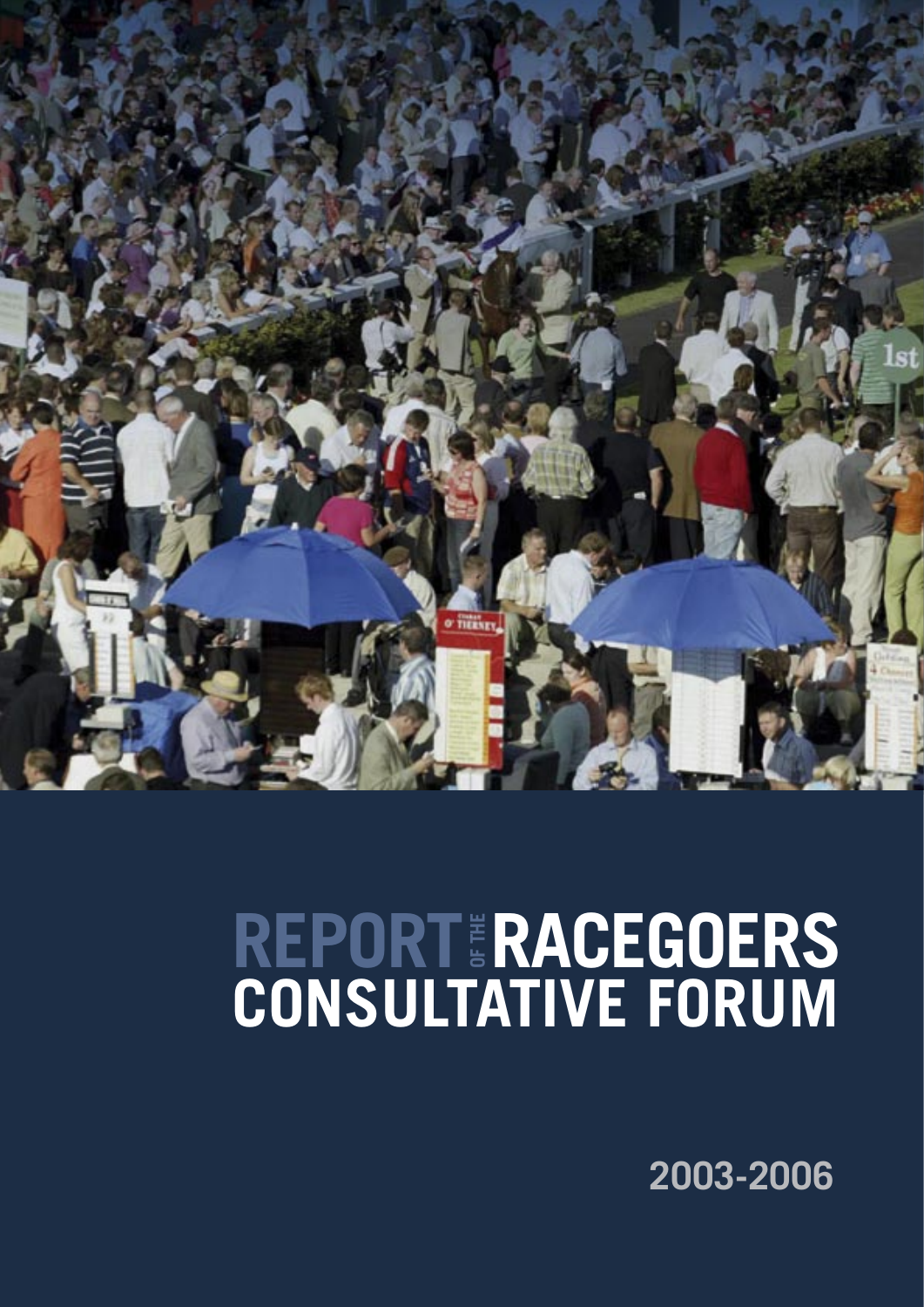## **03-06 REPORT RACEGOERS<br>CONSULTATIVE FORUM**

## **CONTENTS**

| 1.  | Introduction               |                |
|-----|----------------------------|----------------|
| 2.  | Summary                    | $\overline{2}$ |
| 3.  | Background                 | $\overline{2}$ |
| 4.  | <b>Key Recommendations</b> | $\overline{4}$ |
| 5.  | Admission                  | $\overline{4}$ |
| 6.  | <b>Attendance</b>          | 6              |
| 7.  | The Racecourse Experience  | 8              |
| 8.  | Catering                   | 10             |
| 9.  | <b>Betting</b>             | 13             |
| 10. | Media Coverage             | 14             |
| 11. | Racecards                  | 17             |
|     |                            |                |

## APPENDICES

| A1. | Relevant section of Act (2001) establishing |     |  |
|-----|---------------------------------------------|-----|--|
|     | the Racegoers Consultative Forum            | 18. |  |
| A2. | RCF Members & Contact Details               | 20. |  |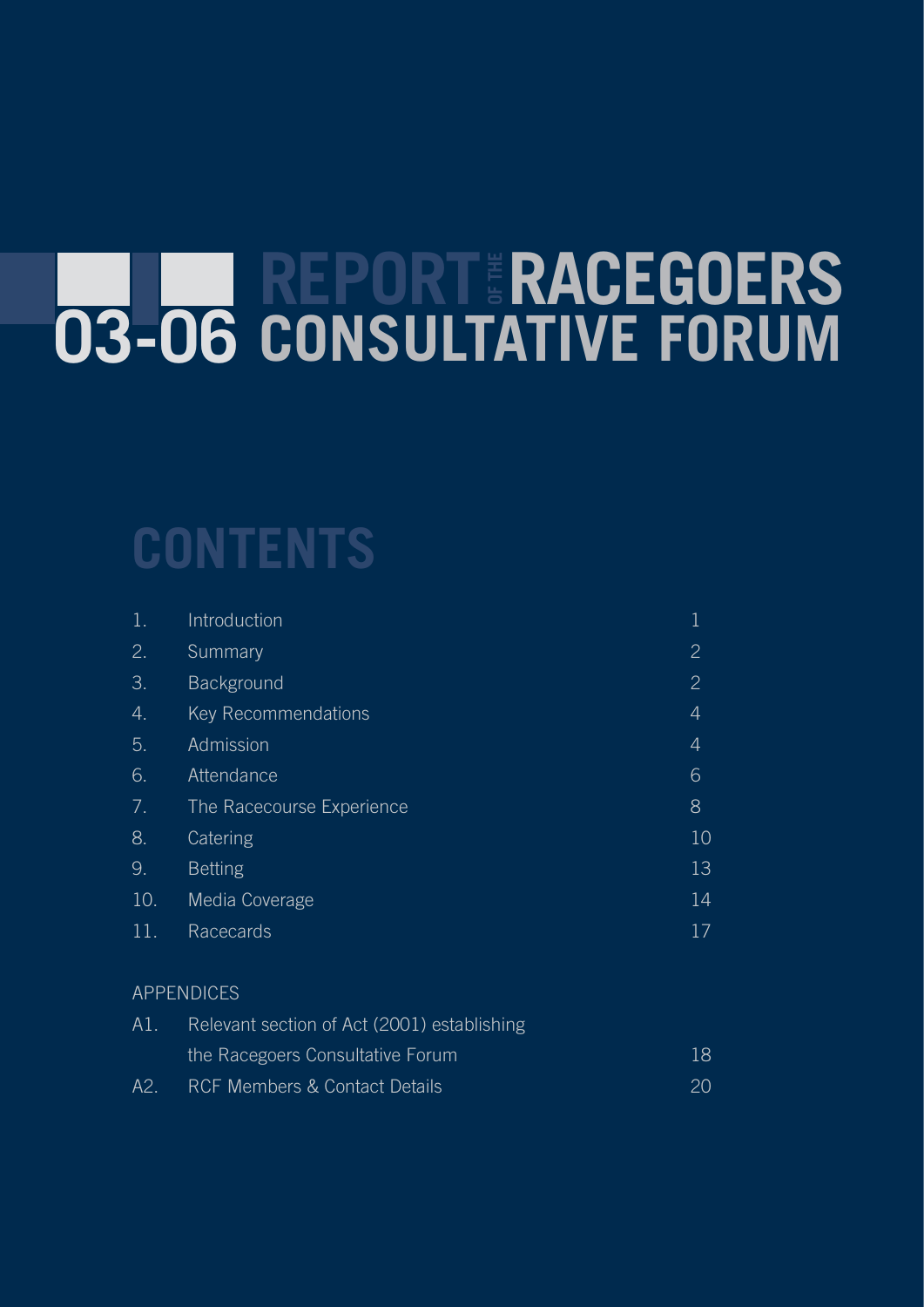## 1. Introduction

We are living through a golden era in Irish racing. In no other sport can we justifiably claim to be number one in the world. The resurgence in both national hunt and flat racing over the previous decade has been nothing short of sensational. 1989 marked the last occasion on which Irish trained racehorses failed to win either a Cheltenham Festival race or an English Classic. This is in stark contrast to the magnificent ten Cheltenham festival winners and two English Classic winners (to date) during this year alone.

Such a transformation cannot be attributed to chance. The development of Irish racing has occurred as a result of significant improvements in race programming, prize money, professionalism and general infrastructure. This has been assisted by the genuine commitment and involvement of Government. Indeed the fruits of previous capital development programmes are evident to all.

As racegoers we eagerly anticipate the future capital development programme which encompasses two flagship facilities at Leopardstown and the Curragh along with the launch of the first all-weather track at Dundalk. Each of these will add enormously to the profile of Irish racing, both nationally and internationally.

It is important, however, to take due note of one of the essential elements in the mix which constitutes Irish racing, namely the racegoer. In many respects the future prosperity of the industry depends on the participation and loyalty of racegoers. The Board of Horse Racing Ireland comprises of members nominated from various sectoral interests within the industry. It is somewhat unfortunate that, due to pressure of numbers. membership of the Board could not be extended to include a representative of the race-going public. The Racegoers' Consultative Forum was established to address that deficiency.

Whilst there have been many notable improvements in the quality of the racing product over the previous decade there should be no complacency as we move forward. Many suggested improvements and initiatives from this forum have already been considered and acted upon by the Horse Racing Ireland executive and other stakeholders. Indeed we are most grateful for their engagement with this process. However, a simple endorsement of prior achievements without some critical commentary or suggestions would be of little benefit. In such a context it must be stressed that the foremost objective of this report is to highlight the areas where shortcomings remain and attention is required.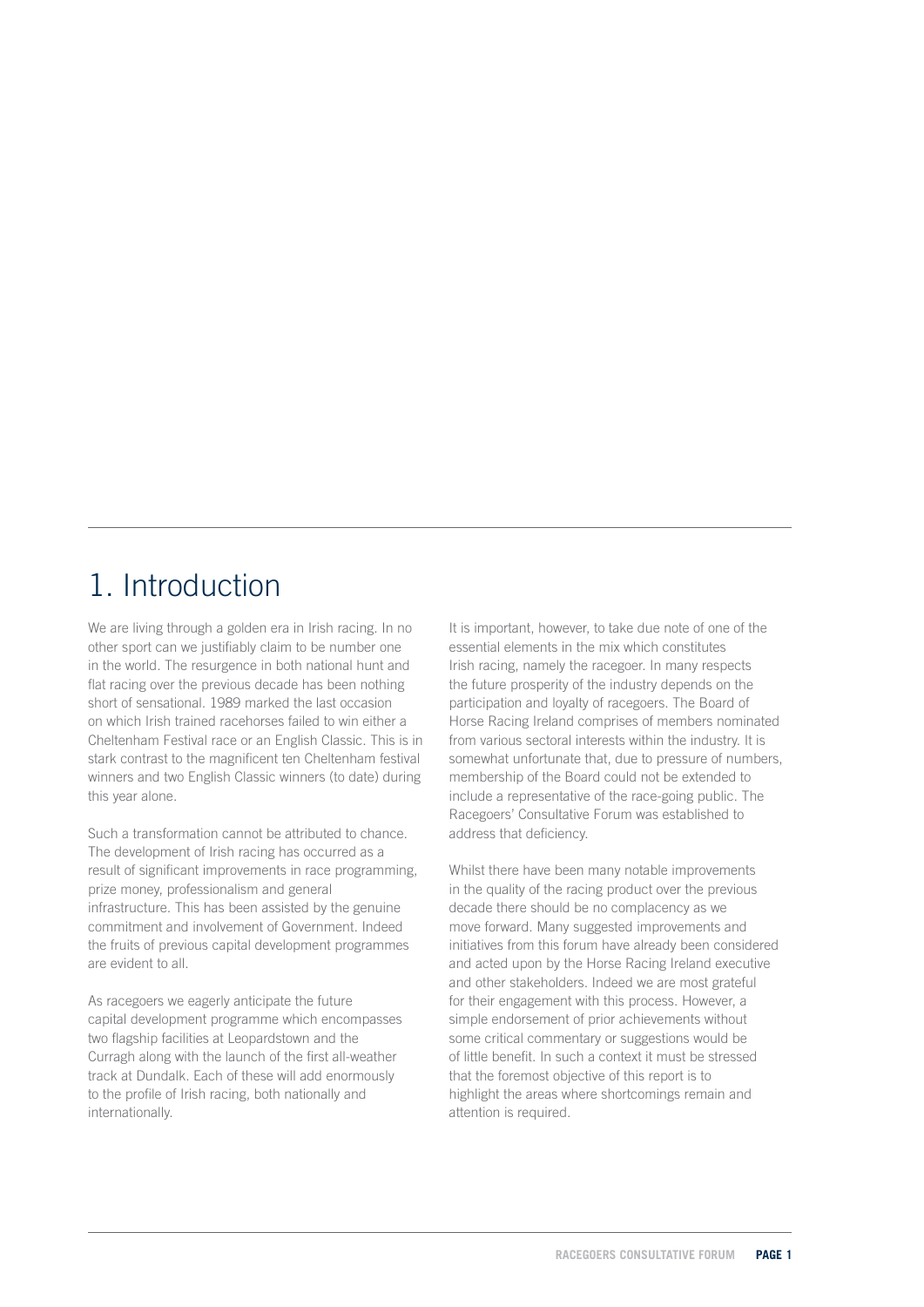## 2. Summary

The Racegoers Consultative Forum (RCF), established under the Horse & Greyhound Racing Act 2001, consists of twelve racegoers from a broad range of backgrounds and locations. Its remit is to consult with and report to Horse Racing Ireland (HRI) regarding any aspect of the racegoers' experience. The function of the RCF is to act as a conduit between the racegoer and HRI. One of the key objectives set down by the Forum at its instigation was the staging of Regional Forums. These were seen as a means whereby various aspects of the racegoer's experience could be reviewed and suggestions for the future progress of Irish racing formulated and hopefully, implemented. The key criteria were identified as:

- Admission & Attendance
- Facilities at Racecourses
- Catering
- Quality of Racing & Racecards
- Media coverage of Irish racing
- Betting

In essence these key criteria might be distilled to 'quality of racing product' and 'value for money'.

## 3. Background

The RCF was established by HRI in 2003, some time after the implementation of the Act. The first meeting of the Forum was held in April 2003 with the direct facilitation of HRI. To date the RCF has met on 15 occasions in private session. It has also held public forums at six venues throughout the country. To minimize travel and expense a private meeting of the RCF was held prior to the public meeting at each venue. In chronological order these were:

| South-West Region<br>Adare, Co. Limerick               | 27/11/03 |
|--------------------------------------------------------|----------|
| Kildare Region<br>The Curragh, Co. Kildare             | 19/02/04 |
| <b>Western Region</b><br>Galway City, Co. Galway       | 15/09/04 |
| South-East Region<br>Clonmel, Co. Tipperary            | 21/10/04 |
| Meath, Westmeath, Louth sub-region<br>Navan, Co. Meath | 25/11/04 |
| Leopardstown sub-region<br>Goatstown, Co. Dublin       | 05/04/05 |
| It is hoped to stage a regional forum in               |          |

Northern Ireland in the near future.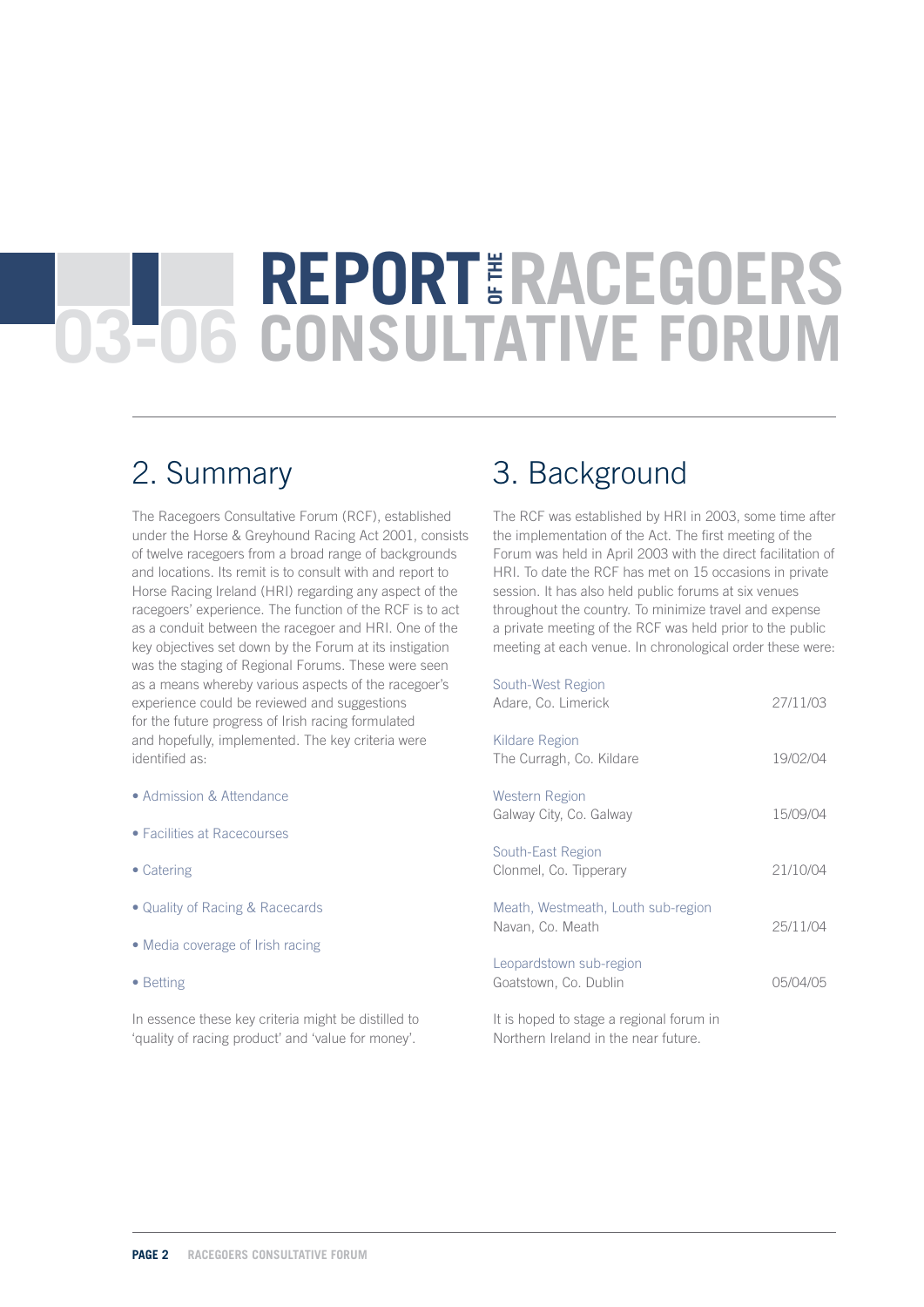**RACEGOERS CONSULTATIVE FORU** 

FICE

D

٠

п

**NEY** 

 $\overline{u}$ 

LIFE & PENSIONS LTD.

æ

 $\sqrt{2}$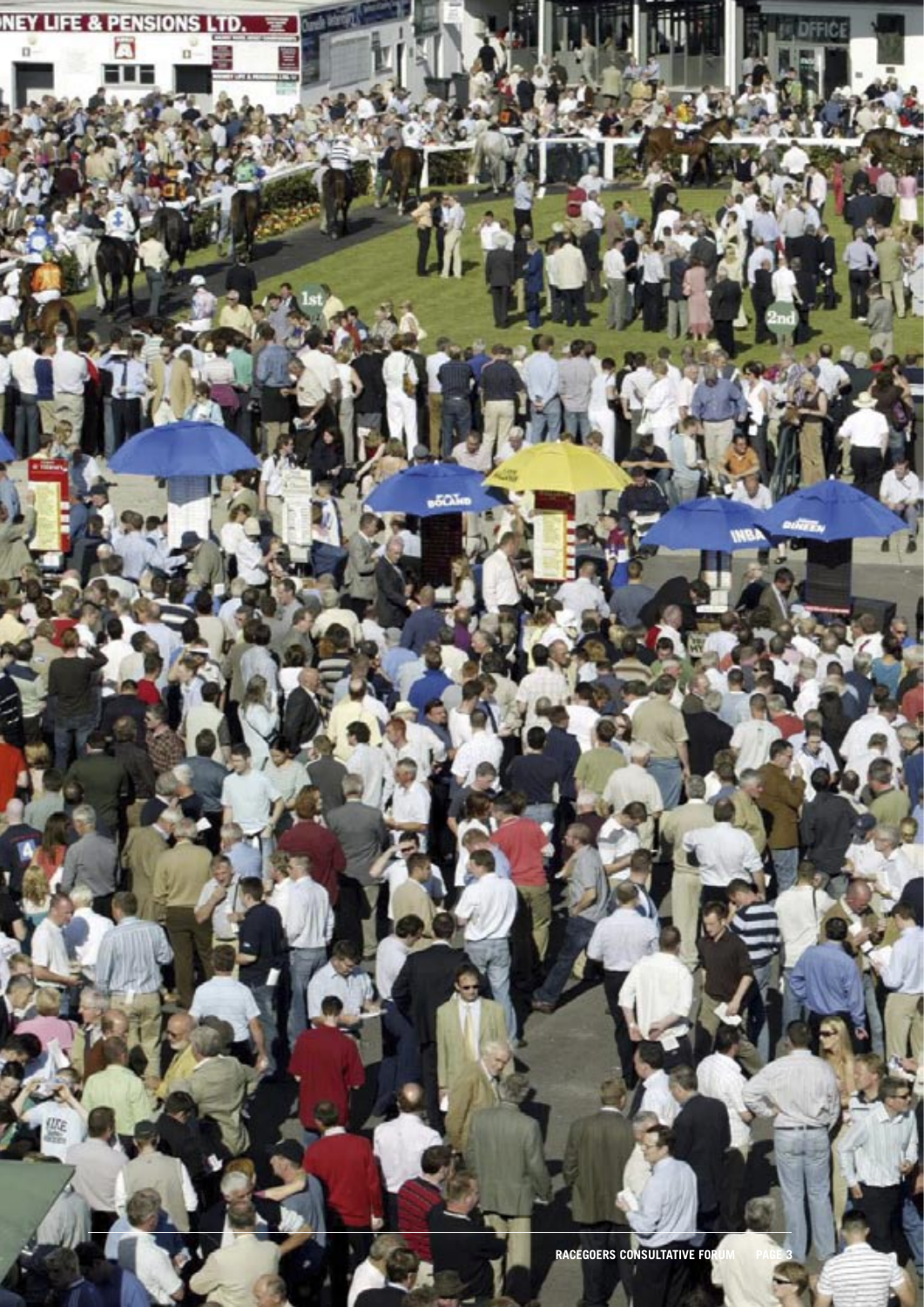## 4. Key Recommendations

- 1. Establishment of a Racegoers' Charter stipulating minimum standards of facilities.
- 2. Family admission tickets to be widely available at a fixed price.
- 3. The raceday experience must meet the marketing expectation generated.
- 4. A single loyalty card should be applicable across all racecourses to reward regular racegoers.
- 5. Facilities for disabled racegoers and families must be improved.
- 6. Where capital development is taking place a small portion of funding should be ring-fenced for the upgrading of facilities for children and the disabled.
- 7. Information at racecourses to be far more widely and easily available.
- 8. There must be set standards of catering quality, at each racetrack, which are clearly defined within the Racegoers' Charter. These standards to be policed by an independent critic.
- 9. More snack food facilities should be encouraged at racecourses.
- 10. All on-course bookmakers must abide by the code of practice adopted.
- 11. A strong competitive betting ring benefits all. On-course bookmakers must offer the same betting terms as those operating off-course.
- 12. Tote Ireland must ensure that there is public confidence in it as a betting medium if it is to survive and prosper.
- 13. Racing information via teletext and SMS should be improved.
- 14. Radio coverage of Irish racing requires expansion and improvement.
- 15. The information available in all racecards should follow a set format and should be expanded to better serve the needs of the racegoer (particularly the regular patron).

Emphasis should be on getting the simple aspects correct before embarking on large scale investment in other areas. Racecourses, before applying for capital funding, should be able to clearly demonstrate that identified minor problems have been addressed and rectified.

## 5. Admission

## **COMMENTARY**

Admission prices to the Racecourse were a consistent topic of conversation at all of the Public forums. Whilst the RCF are sympathetic towards those who felt that the price of admission was too high, it is crucial to bear in mind that the Racecourses need to be viable enterprises. Racecourse managers are under constant pressure to ensure that they are maximising the financial return from their courses. On the other hand it is vital that we should strive to ensure that the cost of admission is perceived as value for money. Price ultimately determines attendances at racecourses, and therefore admission prices are a key issue. The RCF are acutely aware that it is imperative that we constantly endeavour achieve maximum attendances, and that racegoers are getting good value for money.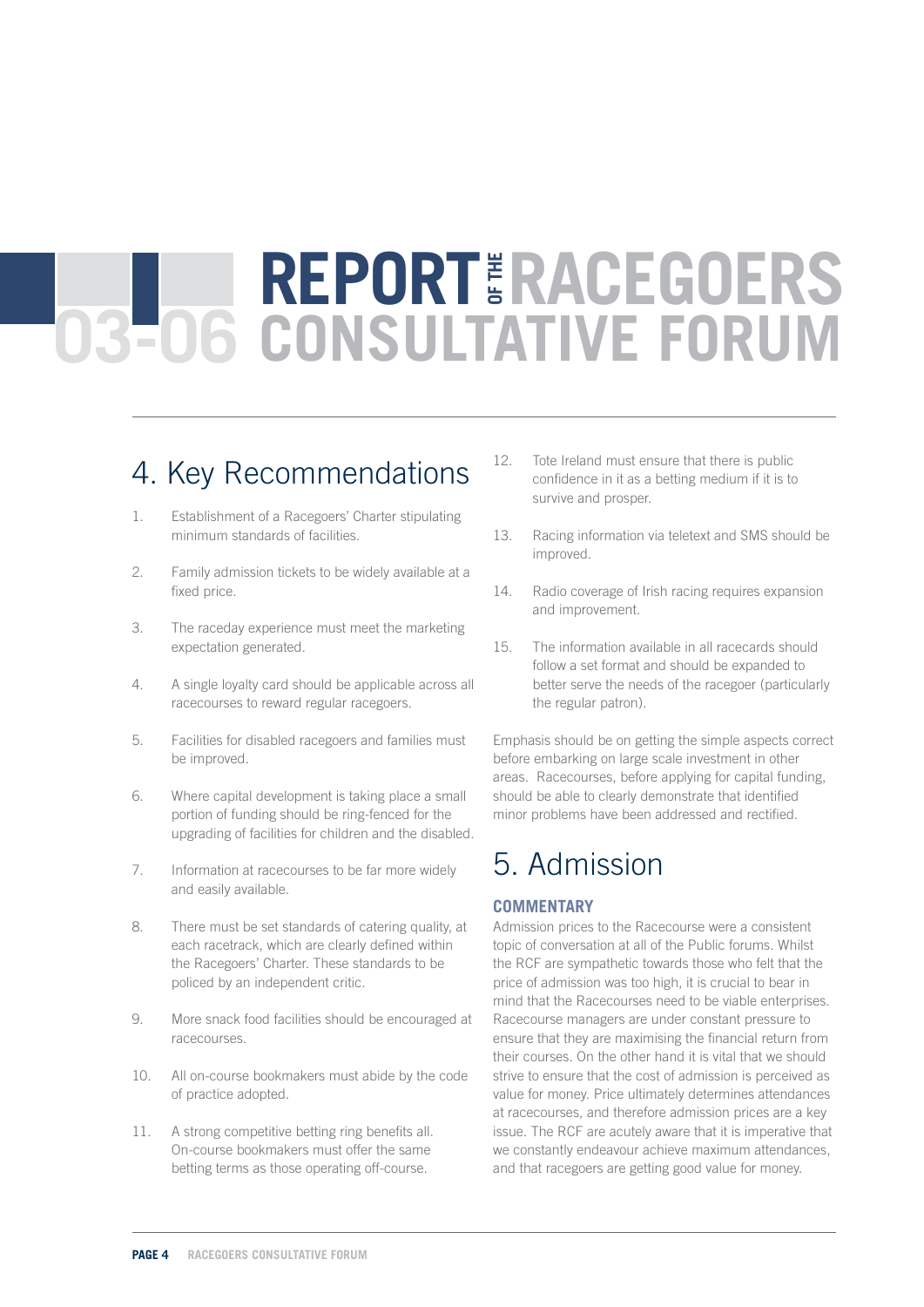#### **PRICING**

- 5.1 RCF would wish to see the establishment of a Racegoers' Charter, which would stipulate the minimum standards of facilities expected from Grade 1 to Grade 3 tracks. These must be listed (possibly using a star-rating) and conveyed to racegoers. RCF will arrange pre-season meetings with racecourse managers to establish and verify such standards.
- 5.2 A study of the 2005 entrance costs show a variation of prices from €12 - €30 at Grade 1 tracks, and  $\epsilon$ 10 -  $\epsilon$ 18 at the remainder. In the past the Racing Board did have control over admission charges but this is no longer the case. A flat-rate price must be set for each racecourse, based on the level of facilities offered and this should be agreed with HRI. An increase on the flat-rate price is justifiable only on the basis of higher quality racing.
- 5.3 Benchmarked against other sports racing cannot be considered as excessively expensive. However, many occasional racegoers noted that the price of admission was only one aspect of the overall cost of a day at the races. This should be borne in mind when setting admission prices.
- 5.4 Since its inception RCF has urged the abolition of reserved enclosures and welcomes the fact that this has become almost the norm.
- 5.5 At many public forums the belief was expressed that there should be more included in the admission price, which subsequently makes racegoers feel good about going racing. This could include anything from a free racecard with admission or a free bet with the premise that if people have a good experience then they will return.

#### **REDUCED ADMISSION**

5.6 OAPs are also an important part of the equation, as they have more opportunity than most other age groups to go racing on a regular basis. It is probable that this sector has supported racing for many years, and it is therefore fair that they be allowed to continue this support at a reasonable cost.

- 5.7 Student admission is a primary concern to RCF as it is so important that we ensure that the younger generation are offered an attractive incentive to come racing. Presently the costs range from €6 - €15, with €8 being the average. On the surface this seems like a reasonable cost, but it should be borne in mind that there were many occasions, during the public fora that the question of value for money for students arose. A fixed €7 admission price is recommended for normal student entrance.
- 5.8 A number of "student days" have been run, and these typically offer a package, which included entry ticket, a race card, food voucher, drink voucher, and a Tote voucher. These days have proved to be very successful and often add to the colour and atmosphere of a regular day at the races. RCF would recommend that more racecourses should experiment with this type of package.

## **FAMILY ADMISSION**

- 5.9 The question of Family packages was another frequently raised issue at the forums. Racecourse managers have explained that on the occasions when "family tickets" were offered (with a typical cost of €25) the take-up was poor. A number of explanations for poor uptake range from
	- lack of awareness of such tickets
	- lack of dedicated turnstiles (wider to facilitate buggy admission)
	- perception of poor value

 A flat admission fee, heavily marketed, of €25 for a family including 2 racecards is suggested by RCF.

5.10 It is well established that getting young people to go racing at an early age promotes a life long interest, therefore it is logical that parents be offered the opportunity to bring their older children, at a reasonable cost. There should not be a ceiling on age or numbers, and racecourses could endeavour to be flexible on such matters. The racing industry needs to keep looking to the future, and in order to keep up in this highly competitive market, the question of "family tickets", offering true value is a must.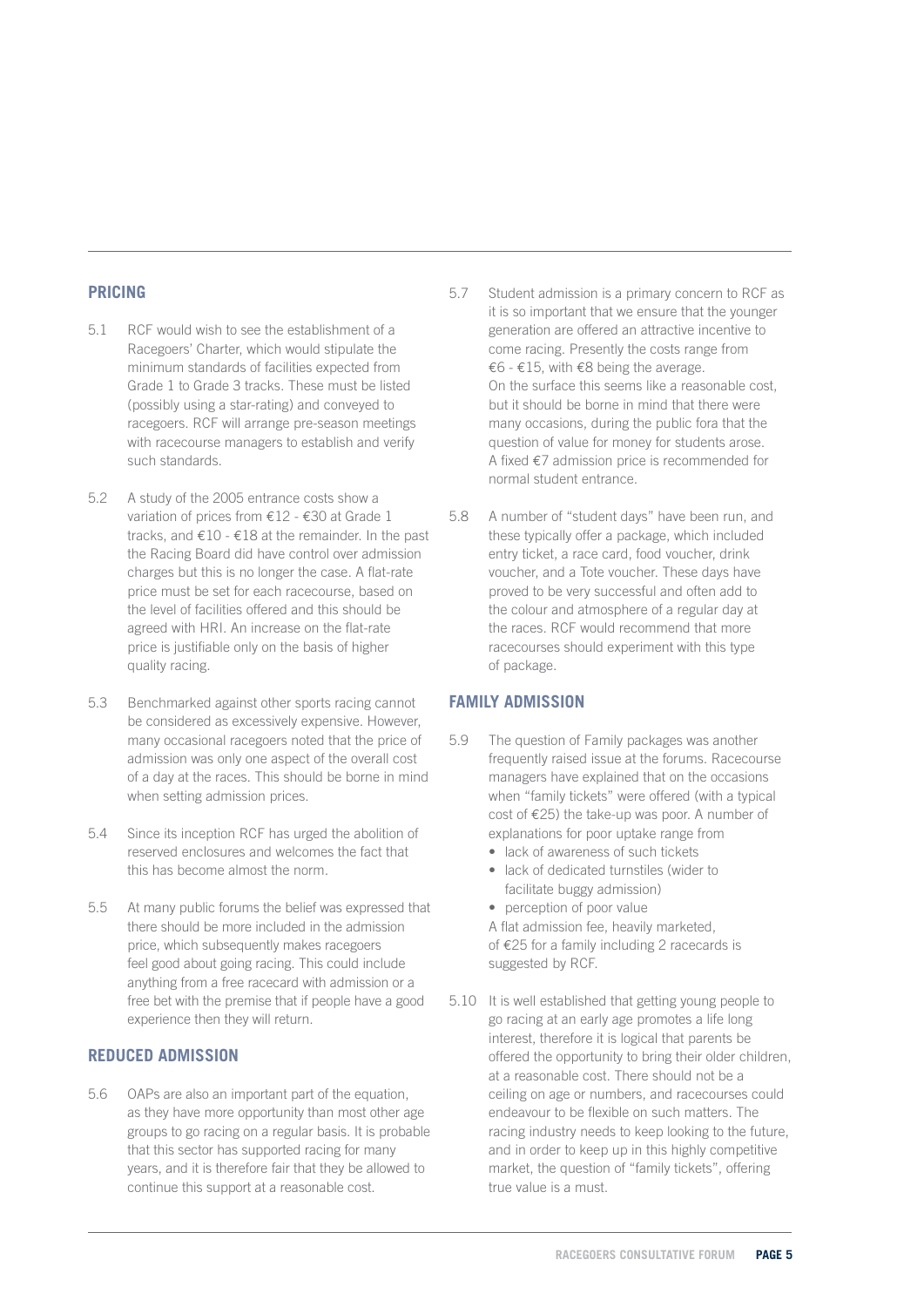## **RACECOURSE MEMBERSHIP SCHEMES**

- 5.11 Racecourse memberships and supporters clubs generally offer great value and such schemes encourage people to go racing on a regular basis. The cost of memberships ranges from €90 - €235. This type of patronage should not be taken for granted. It is important that the appropriate facilities (dedicated stands, car parking and catering particularly on the busier racedays) are provided. There were occasions at the public forums when it was noted by members that this was not the case. All racecourses should encourage the establishment and maintenance of supporters clubs.
- 5.12 There is a definite market for regional alliances, as per the model "Go Racing in Kildare" membership scheme. However, these arrangements are up to the individual racecourses in instigating alliances, which are workable for all concerned. Some racegoers suggested an annual fee to AIR, which would provide entrance to all racecourses throughout the country.
- 5.13 One must assume that junior memberships are not generally worthwhile ventures, since there appears (with some notable exceptions) to be a lack of them throughout Irish racecourses. This must be an oversight, as the RCF are very aware that the younger sector needs to be encouraged to patronise racecourses. Such reduced price membership should be provided to all under 25s, regardless of status, as it should promote lifetime loyalty.

## 6. Attendance

## **COMMENTARY**

The majority of people who attend racecourses do so for social reasons and it is from this area that increased attendance is likely to come. Every effort must be made to ensure that the casual racegoer has a real fun day out in the hope that they will return. From the perspective of the regular racegoer and punter it is imperative that those attending a racemeeting are not at a disadvantage regarding information updates, betting opportunities etc. compared to the stay-at-home punter. This has not always been the case. To increase attendance figures RCF suggests a concentration of effort on pricing, promotion, educating and informing racegoers and simplifying racing. The level of attendances and opportunities to increase these were discussed at all of the forums held throughout the country and the following key factors were highlighted.

## **OCCASIONAL RACEGOERS**

- 6.1 Racecourses with sub-standard facilities need to realise that racing has a great future but only if the experience can live up to the marketing expectation created. Much marketing effort and resources goes into attracting the occasional and first-time racegoer. Indeed 60% of customers are believed to be first-time racegoers or infrequent racegoers. Such effort can easily be undone by failure to deliver on the expectation generated.
- 6.2 Further suggestions to make racing more exciting include raising the profile of famous horses, jockeys, trainers including organising yard open days.
- 6.3 Occasional racegoers need guidance at the races. We recommend that educational tours be organised before or during racing. The RCF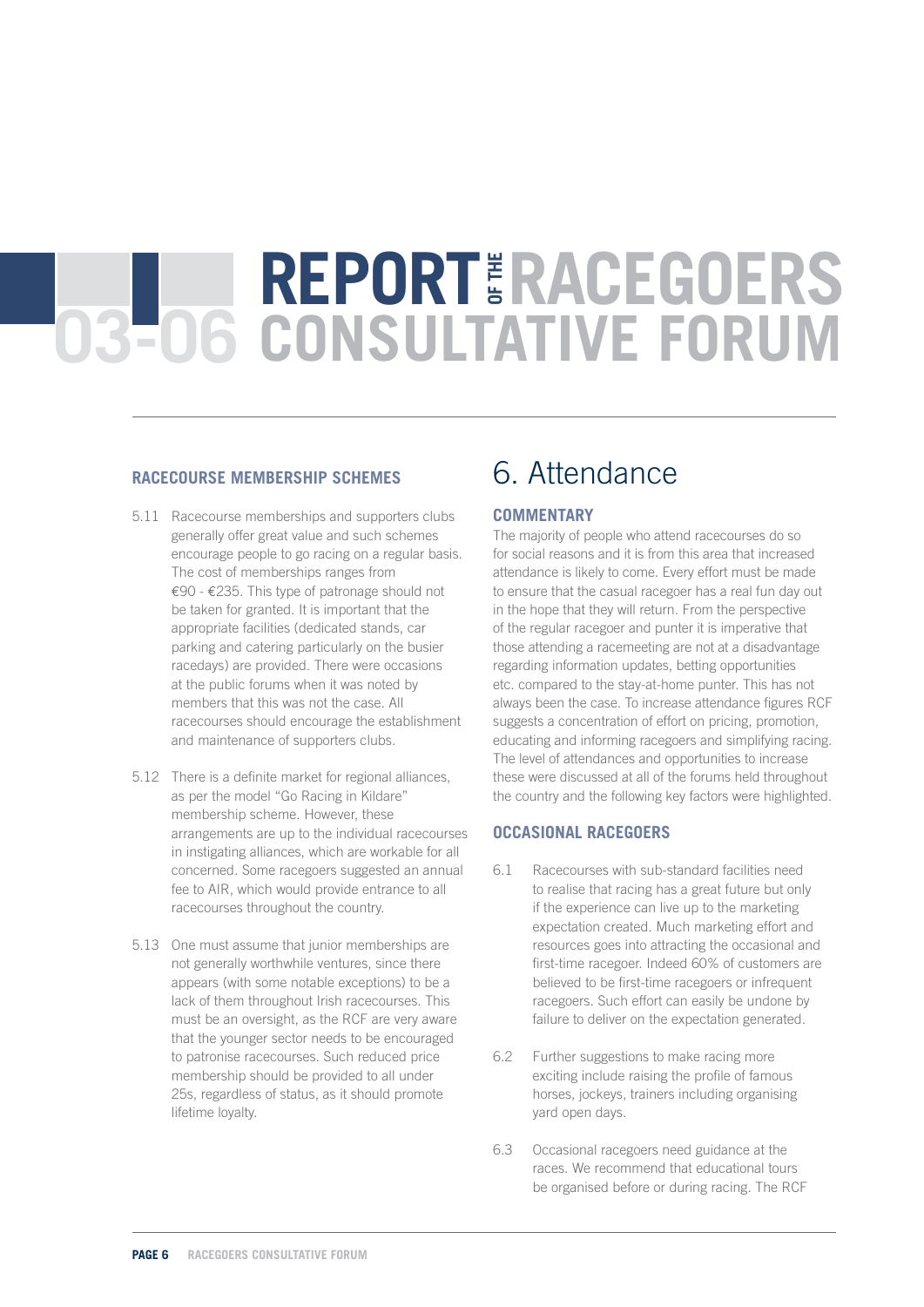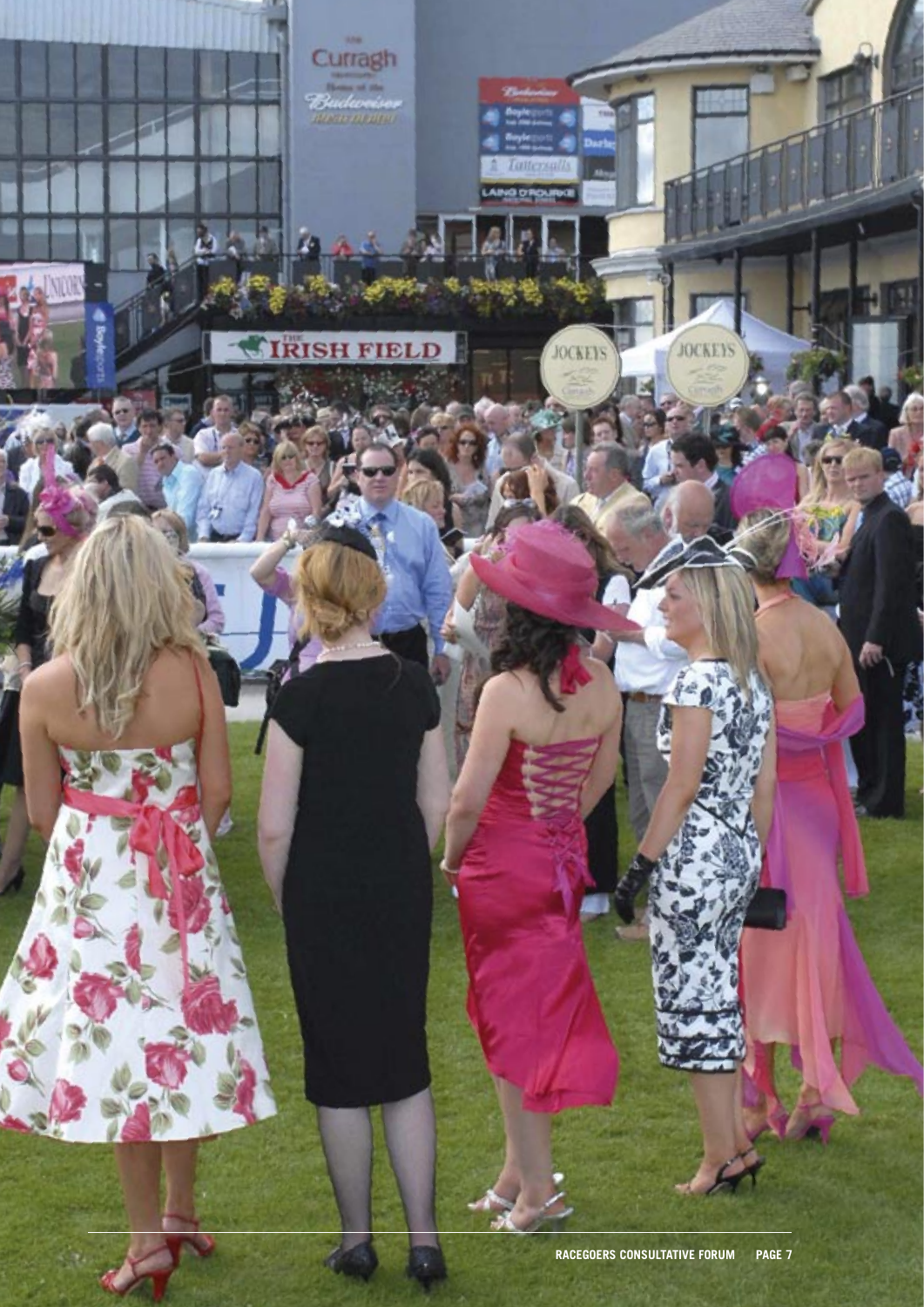is pleased to report that at least two tracks have undertaken to provide tours with very good results. It is also recommended that the "Beginners Guide to Racing" be freely available at turnstiles.

- 6.4 Racecourses should aim to encourage young people to attend, as they are the racegoers of the future. There should be "Meet the Horse / Jockey / Trainer / Groom.." sessions with information on all aspects of race preparation and race riding.
- 6.5 To promote racing as a leisure pursuit and possible career amongst young people, a schools education programme run by HRI is recommended.

## **REGULAR RACEGOERS**

- 6.6 At many of the regional fora, attendees recommended the upgrading of the standard of racing, particularly at provincial tracks. Racegoers at southern locations expressed a distinct preference for NH racing.
- 6.7 RCF notes the recent introduction of some trial loyalty schemes. Whilst it is difficult to establish how successful they have been, the racecourses which have instigated such schemes are to be commended. RCF would recommend a single loyalty card operating across all racecourses. This could provide valuable data on racecourse attendance to HRI and facilitate direct marketing and promotions.
- 6.8 Bounce-back schemes, whereby occasional racegoers are offered 2-for-1 or other incentives / discounts to go racing, should also be properly explored as they have potential to be very successful.
- 6.9 Racedays should be programmed in as attractive a manner as possible to maximise attendance.

## 7. The Racecourse **Experience**

### **COMMENTARY**

The overall experience of a day's racing incorporates everything from arrival at the racecourse in particular, receiving information, visibility of races, facilities and the overall atmosphere.

We believe that the raceday experience should be thought of as a journey starting with the signage for the racecourse itself, the parking and entrance, ticketing culminating with the overall experience and ability to enjoy that experience. There are generally two types of racegoer – the regular racegoer and the occasional racegoer. Both these groups have different needs on the raceday. Emphasis should be on getting the simple aspects correct before embarking on huge investment in other areas. Another area where there could be a marked improvement is ensuring staff are polite and efficient at all times and aware of the local geography at the racecourse.

At the various public forums the following issues / comments were raised regarding an individual's experience of a day's racing:

## **CAR PARKING & SIGNAGE**

7.1 RCF notes that, in general, and with some clear exceptions, car-parking has improved. These exceptions include insufficient car-parking for members and particular problems at festival meetings. Furthermore access and egress at certain courses still causes huge problems. It was suggested that a colour-coded parking system, similar to that deployed at golf tournaments, could be used to improve traffic flow.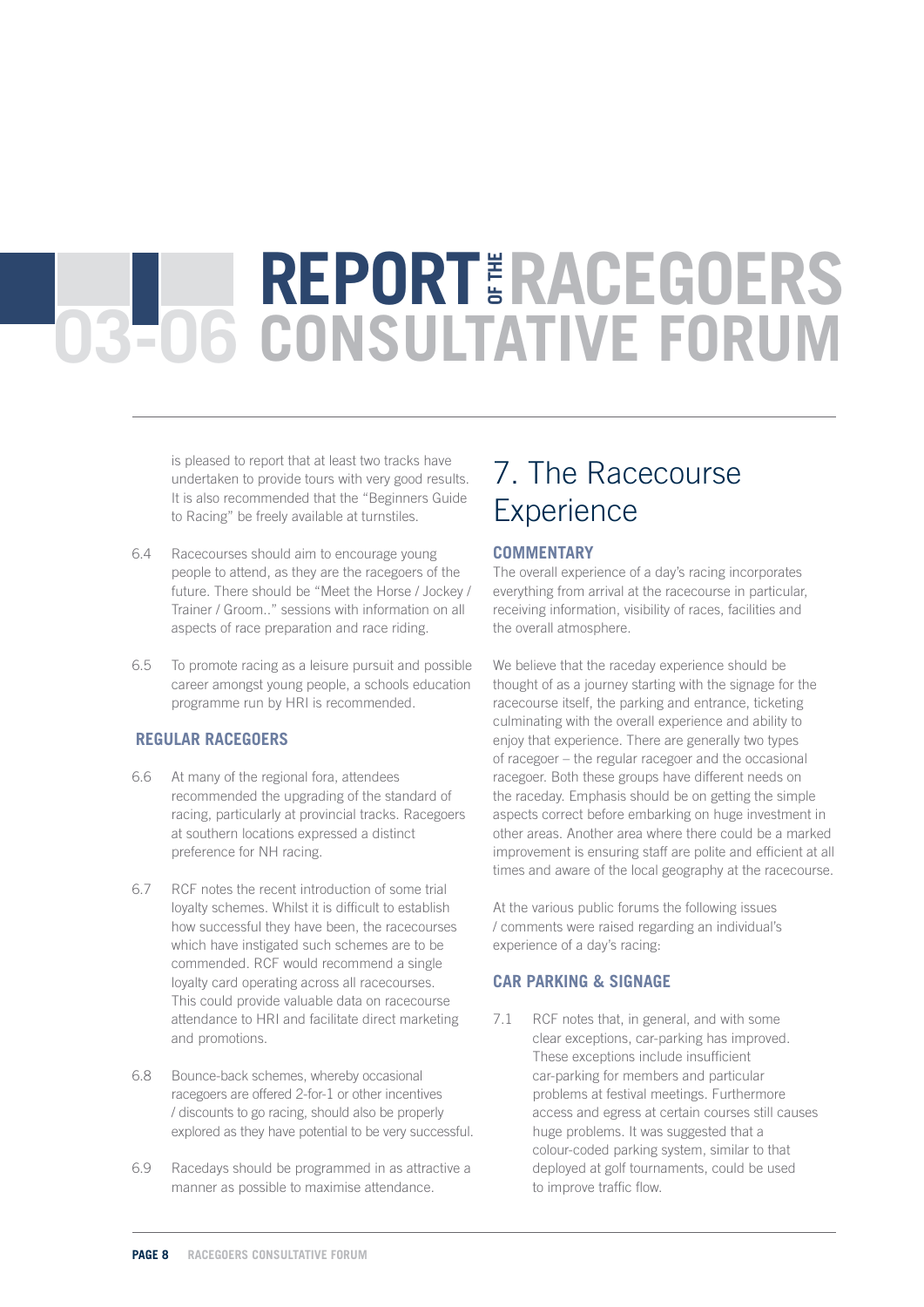- 7.2 The situation for disabled drivers and families with small children remains to be adequately addressed by many racecourses.
- 7.3 HRI are to be commended on providing permanent standardized directional / informational signs on main approach roads to all courses. However, more prominent signs are required on racedays. There is a presumption that everyone should know which direction to take.
- 7.4 The whole matter of racecourse signage needs to be properly addressed. At present signage around racecourses can be particularly poor. The lack of adequate signage and information boards particularly impacts on the occasional racegoer and visitor.
- 7.5 Information relating to the day's racing such as non-runners, jockey changes, going changes and betting shows must be obvious and easily available in suitable locations. In some racecourses it was noted that information boards do not display the relevant information for all races.

## **FACILITIES**

- 7.6 Viewing areas for disabled should be included in all new stand structures and renovations. Where possible lift facilities would be recommended. Current viewing facilities should be improved and manned.
- 7.7 It was raised that proper facilities, especially for families, do not exist at the majority of racecourses. Some racecourses make a significant effort, with "Bouncy Castles", playgrounds and bands, and facilities to see other big sporting fixtures on the TV. It was stated that facilities and in particular, indoor facilities, need to improve for both children and ladies. A case in point was the presence of unsuitable high tables in certain racecourse restaurants.
- 7.8 It was commented on that in the UK you can obtain a seating pad for the day and that it would be a great commercial opportunity for advertising. It was also asked if a cover could be put up around parade rings for wet days.
- 7.9 Seating at racecourses was a constant concern and the fact that racecourses do not provide enough extra seating, especially in the summer, when extra tables and chairs could be situated outside. It was suggested that seats in grandstands and around the parade ring would be advantageous.
- 7.10 The visibility of racing was a concern and it was almost universal amongst people attending the various forums that a Big Screen is a must for **all** meetings. Indeed RCF recommends that racecourses consider the permanent acquisition / installation of big screens to enhance viewing. Furthermore viewing from grandstands should be easy and widely available to all.
- 7.11 All racecourses must address a significant deficiency in information infrastructure. In today's age web / email access, wi-fi hotspots etc are commonplace in many locations but not on racecourses.
- 7.12 Staff employed at a racecourse must understand clearly their function and role. A familiarisation with location of the facilities at the course should be provided to all staff. In particular, when dealing with the race-going public, they must endeavour to be polite, helpful and efficient at all times.

## **TOILETS**

- 7.13 The standard of toilet facilities at numerous racecourses was frequently raised. As minimum standards there should be hot water in all toilet facilities. They should be clean and hygienic with enough toilet paper and hand-drying facilities. It is important that the toilets are checked frequently throughout the day to ensure these standards are maintained.
- 7.14 It is also imperative that a sufficient number of toilets are available at all racemeetings, particularly festivals.

## **FACILITIES FOR FAMILIES**

7.15 Child-minding facilities and / or dedicated play areas at racecourses were recommended by the attendance at all forums. The installation of a dedicated play area would not be a significant cost in any capital re-development at a racecourse.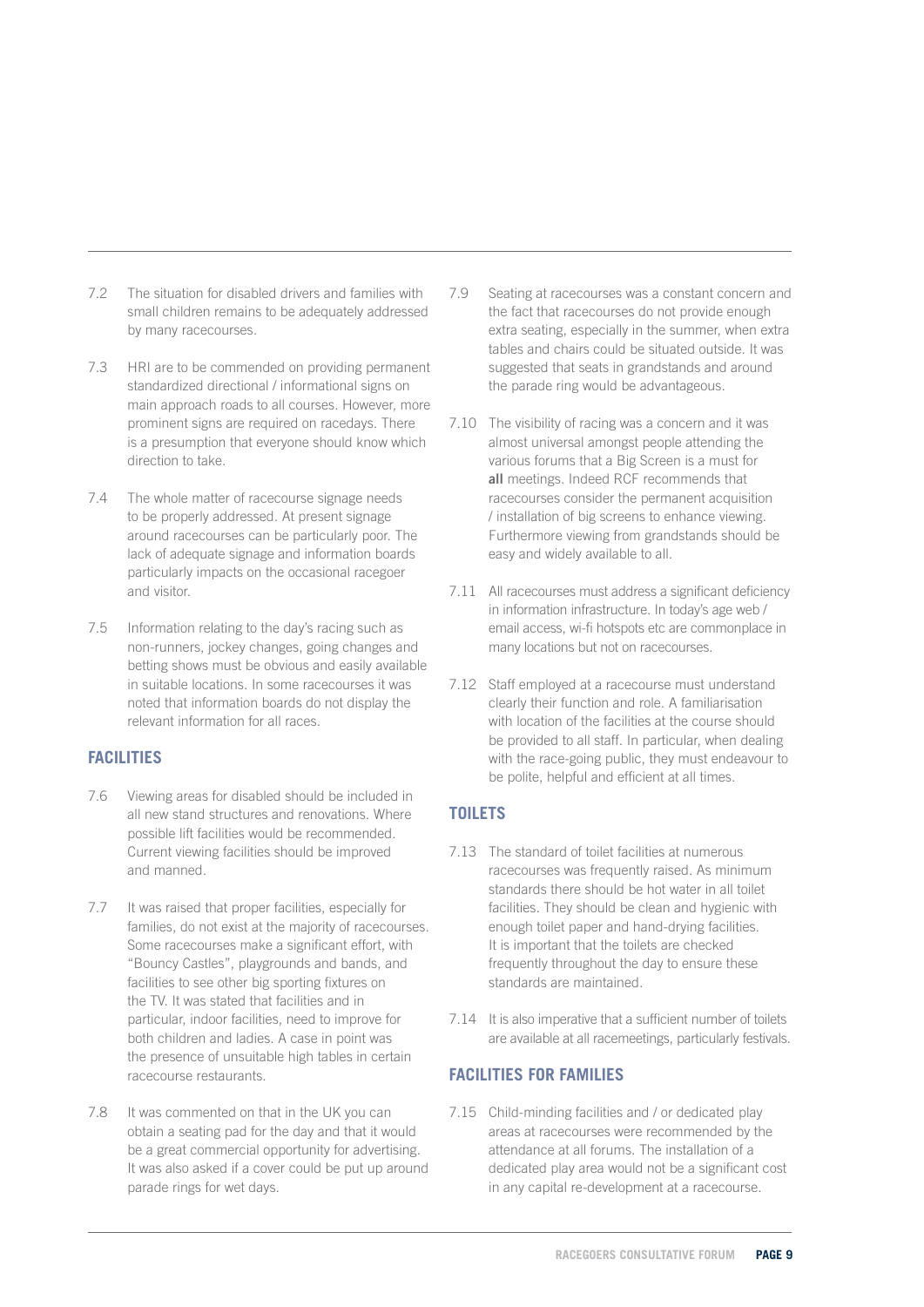- 7.16 Activities should be used to entertain people racing such as supervised activities for children, children's club, fun fair, racecourse tours and trainers being interviewed over the loud speakers.
- 7.17 A suggestion proposed was that a competition based on the outcome of each race be held to generate an interest for children in the races taking place.

### **HEALTH & SAFETY**

- 7.18 Concerns were expressed that glasses had been discarded on a number of racecourses outside the bars, on steps and around the parade ring. There was also the problem of litter, especially in the betting ring. There was concern about young people drinking in the stands and that it affected the overall atmosphere of the day. Possibly, there is a requirement for security staff to monitor these issues to ensure that the race-day experience is not ruined by a minority of people.
- 7.19 It was mentioned that there were Health & Safety issues regarding the parade ring at some racecourses and that a double barrier was needed and this should be routine at all racecourses.

## 8. Catering

## **COMMENTARY**

It is fair to say that the quality and presentation of food varies greatly from racecourse to racecourse. There seems little by way of a cohesive structure in terms of pricing or range of food to be provided at many of our tracks.

It is clear on visiting many of the tracks that even the provision of a decent cup of tea / coffee and a sandwich seems beyond the capabilities of some caterers. People seek quality at the racecourse, which put simply is food that is well cooked and well presented. Does price matter? Many racegoers express the belief that they are being overcharged for the food consumed. They see it as poor value. It is the belief of the RCF that poor value exists only when the fare on offer is of a substandard nature. The RCF is convinced that racegoers have no problem paying for food that is of a high quality.

#### **CATERING CONTRACTS**

- 8.1 There must be set standards for all tracks. The RCF suggests the introduction of a Racegoers' Charter of Catering. Failure to meet set minimum standards, as defined by the charter, should result in some form of sanction.
- 8.2 Quality must be the keynote in future franchise agreements. To this end a food critic should be deployed to monitor the quality and pricing at all tracks. This critic would provide an independent assessment of catering facilities at all tracks.
- 8.3 It is not acceptable for racecourse management to enter franchise arrangements and then abdicate responsibility for the quality of food on offer. The racecourse has a duty of care to its customers,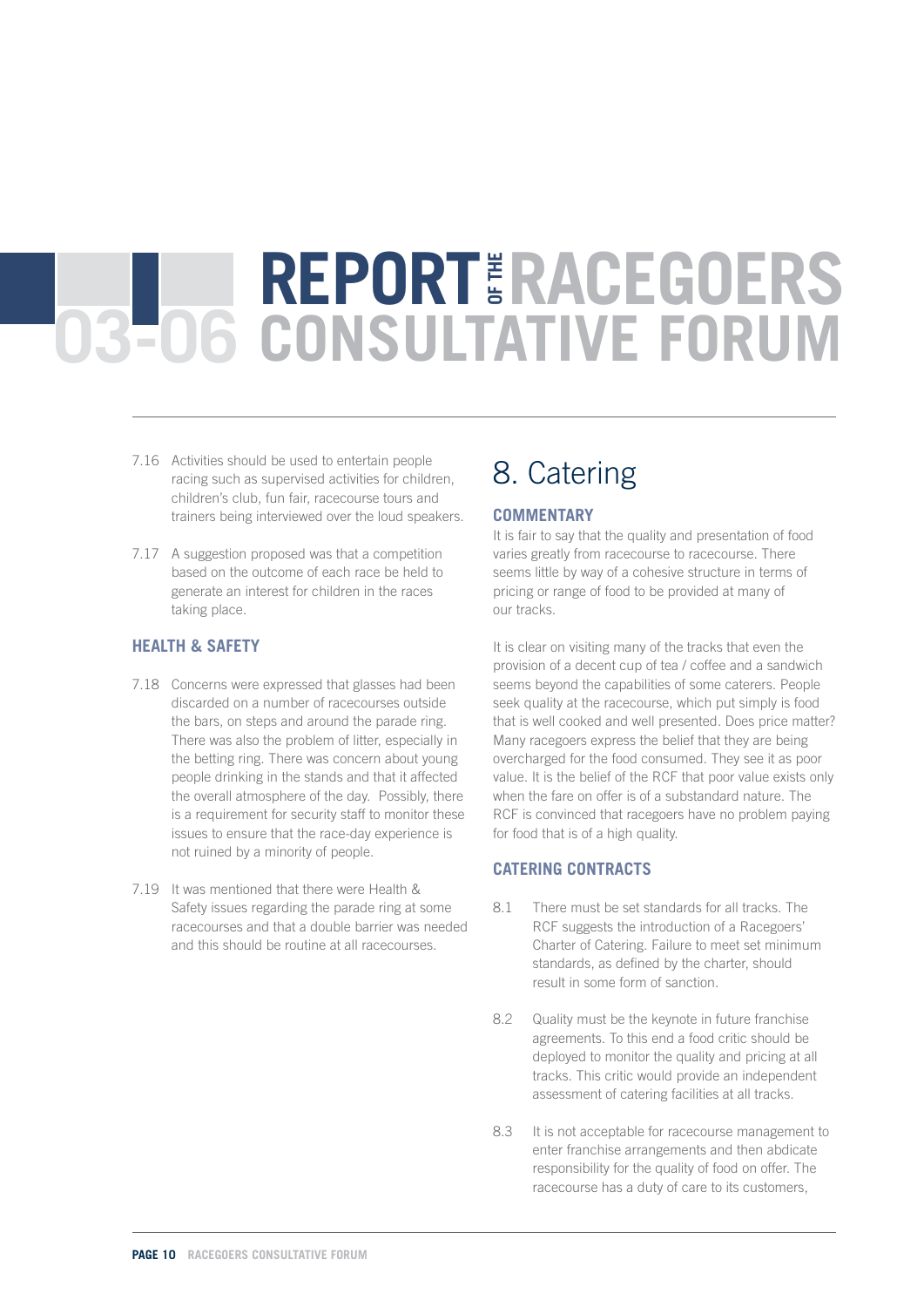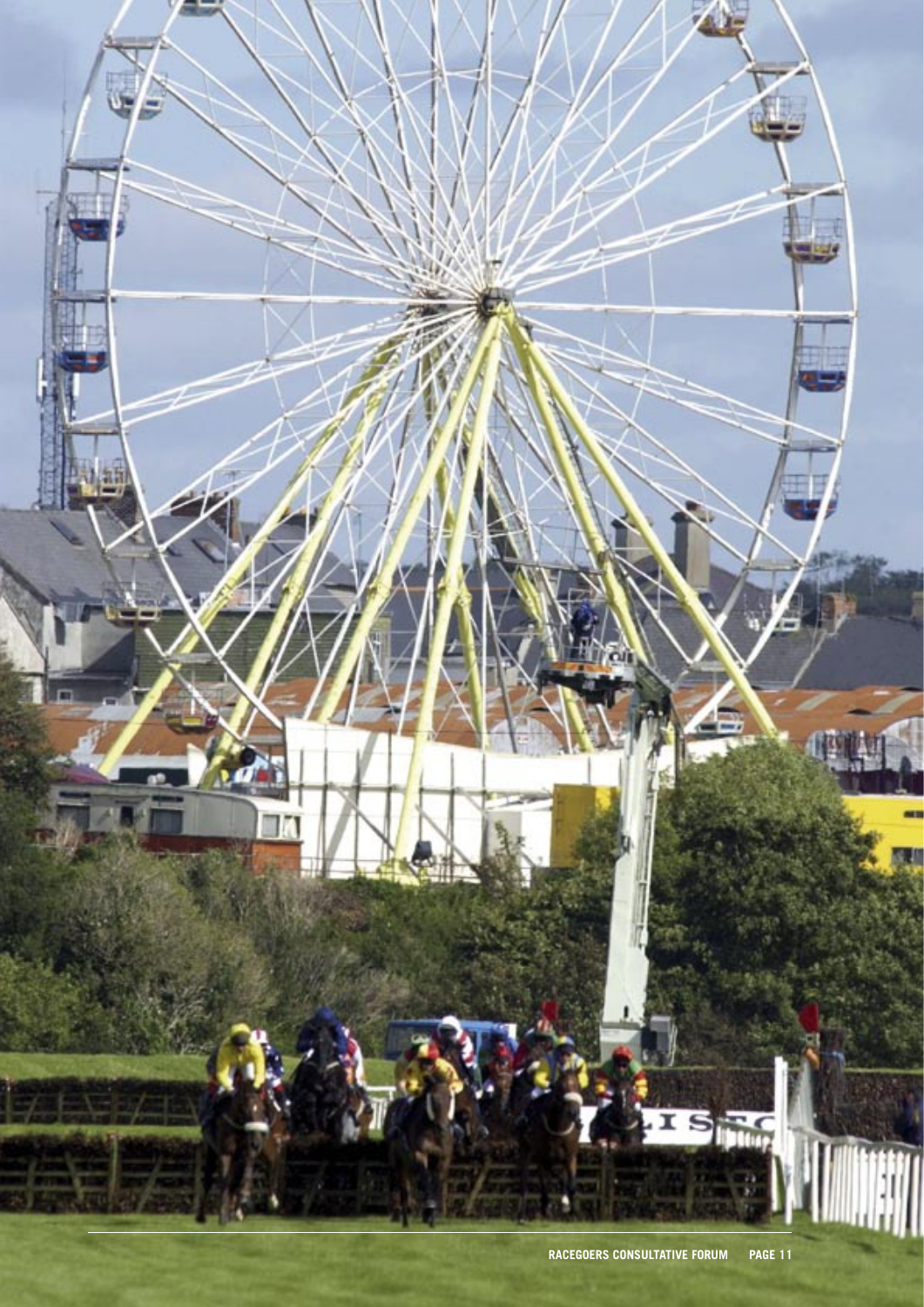especially loyal and longstanding customers. The RCF would further contend that a realistic standard franchise fee for tracks will bring long-term benefits.

- 8.4 Quality and pricing must be constantly monitored. Lack of control and inconsistency in both brings disenchantment and a consequent drop in attendances. Each franchise awarded must be on the basis of a fixed price menu which is consistent throughout the year.
- 8.5 It seems that Catering Companies are operating, too often, on the basis of providing minimum standards at maximum prices. Accepting that the overheads are high, it is not a sufficiently good reason to make the customer pay excessive prices.
- 8.6 Caterers must be urged to provide a healthy-option kids menu rather than the sole traditional offering of sausage and chips.

#### **SNACK FOOD**

- 8.7 Snack facilities vary greatly, depending on the course concerned. Much of the food is of a similar nature and lacks variety and flavour. There exists a definite need for greater variety in the snack food menu.
- 8.8 Quicker accessibility is also of vital importance. At the major meetings there must be an increase in the number of these outlets to cater for the increased numbers. Too often, it appears that racecourse management fail to take account of this. It is our belief that this should be one of the conditions in any contract entered into with catering companies.
- 8.9 Provision of more coffee and doughnut type facilities is a must at all tracks.
- 8.10 In summer, courses need to set up picnic areas with extra seating, to allow for family type picnics to take place.

## **DINING FACILITIES**

- 8.11 For the customer who requires a restaurant type of facility, he / she is generally well-catered for at the races. Some reservations were expressed about price.
- 8.12 It is vital that food is of a high quality, service is efficient and that access to viewing and betting is of a high standard.

## **BAR FACILITIES**

- 8.13 There should be proper stewarding of all egress areas to ensure that cups and glasses are not taken out to the stand area.
- 8.14 The use of plastic glasses and indeed styrofoam cups is both environmentally and aesthetically unacceptable.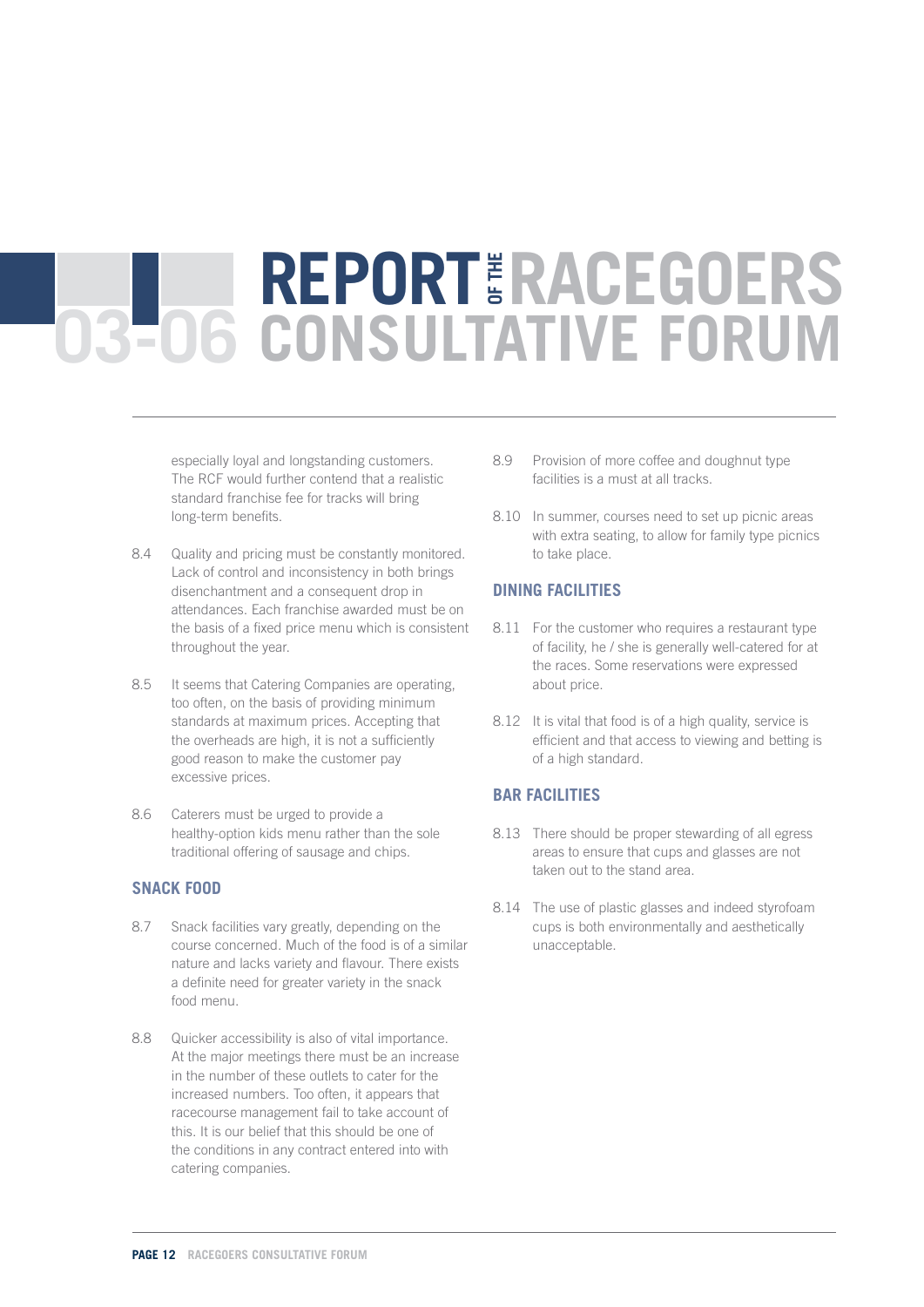## 9. Betting

### **COMMENTARY**

Betting taxes and levies are a crucial source of finance for Irish racing. The income generated from such schemes amounted to €51.4m in 2004. Bookmakers, betting exchanges and the Tote must acknowledge the importance of Irish racing to their revenue streams and accordingly make a fair contribution to the maintenance and development of the sport.

## **BOOKMAKER BETTING**

On-course bookmakers are an essential element of the mix that makes Irish racing such a great spectacle and product. As such they must be encouraged to attend racemeetings and provide an efficient and reliable service to punters. However, they must also be aware of their responsibilities to their customers and the general racing public.

- 9.1 The adoption of a code of practice by on-course bookmakers in October 2004 was welcomed by RCF. However this document has not been publicized or indeed made available to punters (many are unaware of its existence). Such a code must be on open public display at all racecourses. More importantly all on-course bookmakers must abide by the code. This is currently not the case.
- 9.2 The prohibition on single bets at racecourse SP shops should be reconsidered according to many contributors at forums. Given that punters are more likely to obtain better odds than SP in the betting ring, we feel that some easing of the current restriction would not be particularly detrimental to on-course bookmakers.
- 9.3 A general comment made at all forums was that bookmakers must be more "consumer friendly". The introduction of a computerised ticketing system and electronic odds boards are laudable developments. However, in many cases bookmakers' minimum stakes, terms (e/w or win only) and maximum limits are not clearly displayed. There must be a clear, consistent protocol for all bookmakers, policed by ring inspectors.
- 9.4 The location and function of the Levy Office should be clearly advertised to the public. Ring inspectors might be identifiable to the public by a label or badge.
- 9.5 Bookmakers betting without 1,2,3 or 4 horses might consider explanation and promotion of this bet as, in many cases, it is an unique on-course product.
- 9.6 Given that the vast majority of telebetting and off-course bookmaker shops pay double result (FPP & ROR), on-course bookmakers must consider offering the same betting terms. There is no incentive to punters having a bet at SP with an on-course bookmaker when more favourable terms are available if he/she places the same bet off-course.
- 9.7 Bookmakers must not be contributors to litter in the betting ring. Each bookmaker must be responsible for the correct disposal of winning or refunded tickets.
- 9.8 Percentage books of 140%+ on larger runner handicaps (with a conventional ceiling of 20/1 on outsiders) must be discouraged. It is suggested that ring inspectors would discourage bookmakers offering a book of >200% on any race.

## TOTE BETTING

## **COMMENTARY**

Tote Ireland plays a vital role in the provision of betting services and products to punters both on and off-course. The RCF wishes to acknowledge the way in which the Tote have engaged and consulted with the Forum in the provision of such services. In July 2003 a subcommittee of RCF produced a working document "Suggestions for Improvement in Tote Products & Services". This document was divided into short, medium and long-term aspirations. Whilst many of these suggestions (return to 50c Jackpot unit, betting ceasing at off, rollover of all pools to next racemeeting etc) have been implemented we would urge Tote Ireland to re-examine this document and consider how other inconsistencies and problems highlighted might be rectified.

9.9 With televised coverage of Irish racing on At The Races (ATR), the Tote should have dedicated text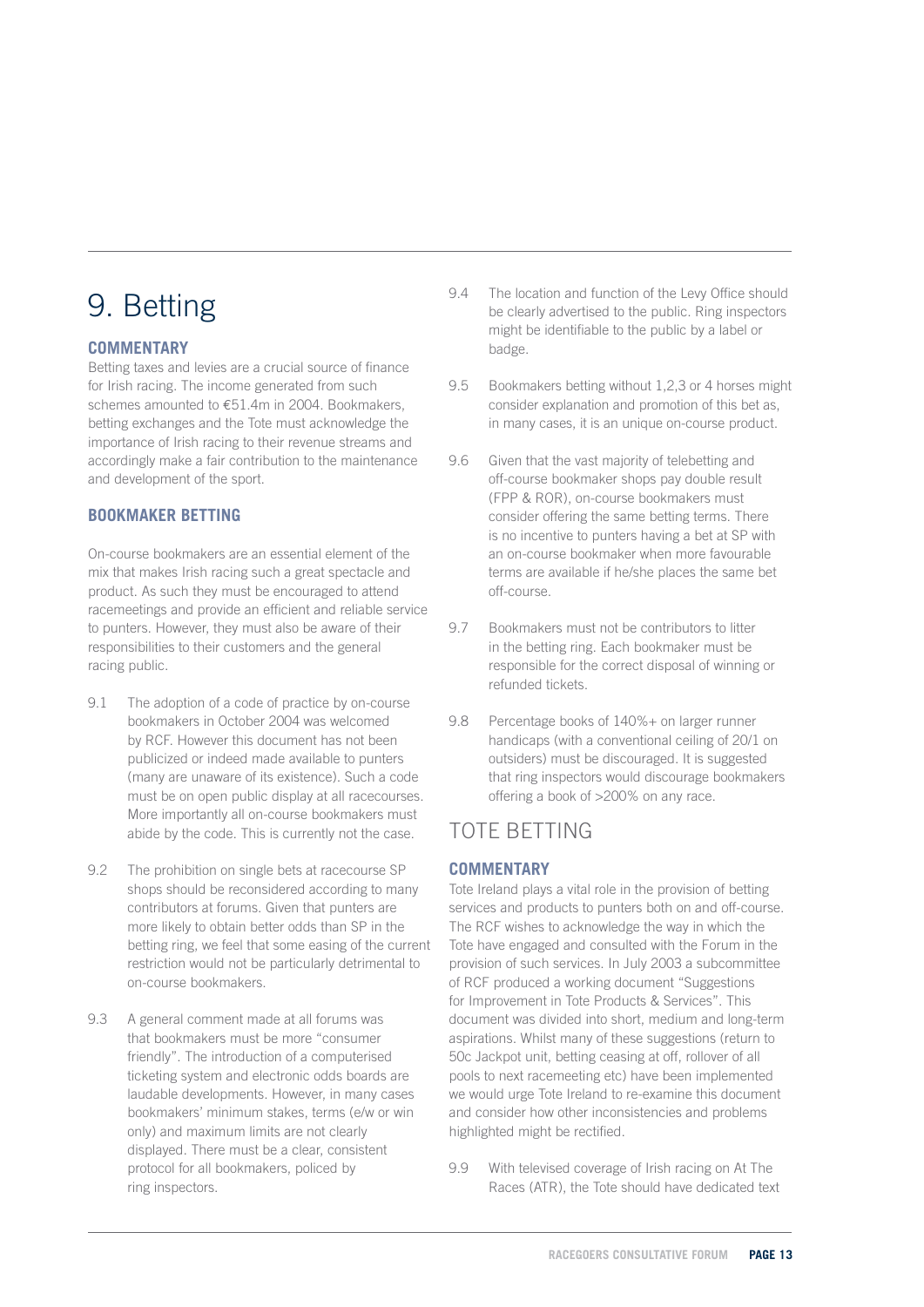pages available on this service. At a minimum the expected Tote dividends and Tote returns must be available behind the pictures.

- 9.10 Public awareness of exacta, trio, placepot and jackpot bets was not high, even amongst regular racegoers. This indicates a significant, untapped potential market for the Tote. The opportunity for a weekend / festival superbet should also be explored.
- 9.11 A common request at fora was for faster payout by the Tote. Indeed the re-instatement of dedicated payout windows, particularly at festivals, was also suggested.
- 9.12 The distribution of free tickets, particularly by the Tote to all account holders, was praised by many. Such marketing helps to draw attention to that day's racing and improves the attendance, atmosphere and excitement of a day at the races. Tote Ireland should consider extension of these promotional initiatives, particularly at a regional level.
- 9.13 One or two comments were made regarding the activity of children betting at racecourses. However, the vast majority of attendees expressed no worry concerning small wagering (€1 or €2) by children. Alternative proposals to sustain children's attention at the races included sweep-type draws or competitions in the racecards.

## EXCHANGE BETTING

## **COMMENTARY**

There was limited discussion on the subject of betting exchanges at the later forums.

9.14 The vast majority of participants at forums were in favour of this extra betting medium.

9.15 To minimise the possibility of fraud and deception RCF would like to see a Memorandum of Understanding with betting exchanges agreed with either the Turf Club or HRI.

## 10. Media Coverage TELEVISION COVERAGE

### **COMMENTARY**

The importance of media coverage (in particular televised coverage) in the promotion, education and engagement of Irish racegoers cannot be overestimated. Indeed the BHB Racing Review Part II (2003) highlights the statistic that horse racing has the highest conversion (29%) between those who watch television coverage of a sport and those who attend that sport.

A number of public forums predate the return of regular (daily) televised coverage of Irish racing and the loss of such pictures was highlighted by a number of contributors at those forums. This is in marked contrast to the enhanced TV coverage since its return (May 2004), which has received good feedback.

- 10.1 There have been a number of instances where Irish coverage on ATR has been demoted due to a clash with two UK evening meetings. RCF suggests an alternative video stream be available by a "red button" facility (used by Sky and other channels) as a solution. This would also resolve the problem of a split-screen due to clashing races.
- 10.2 There was universal applause for the magazine programme, Go Racing, which showcases Irish racing so effectively. Indeed the growing audience figure of 1.4m reflects the popularity of the programme. Some voices expressed a preference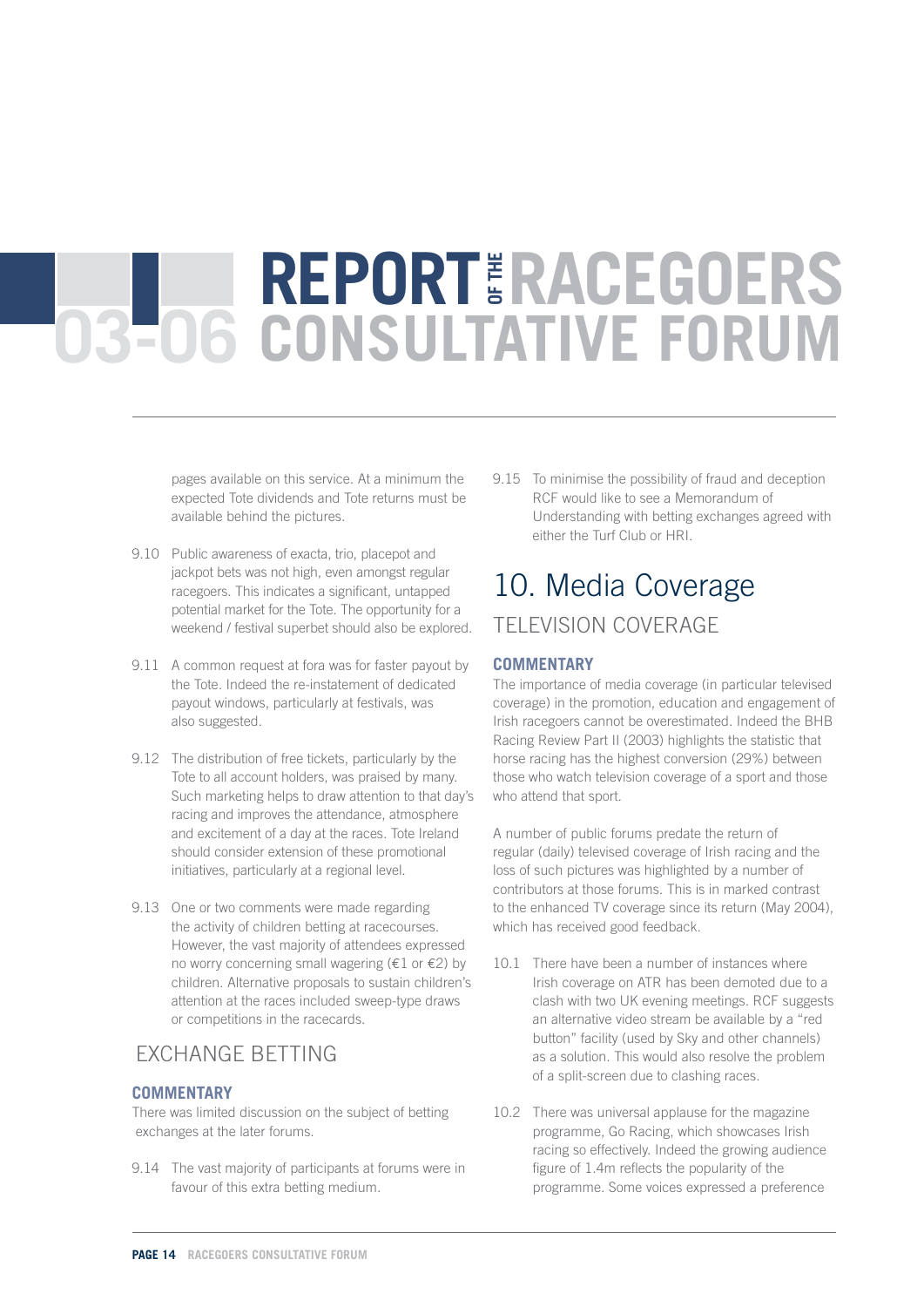







 **RACEGOERS CONSULTATIVE FORUM PAGE 15**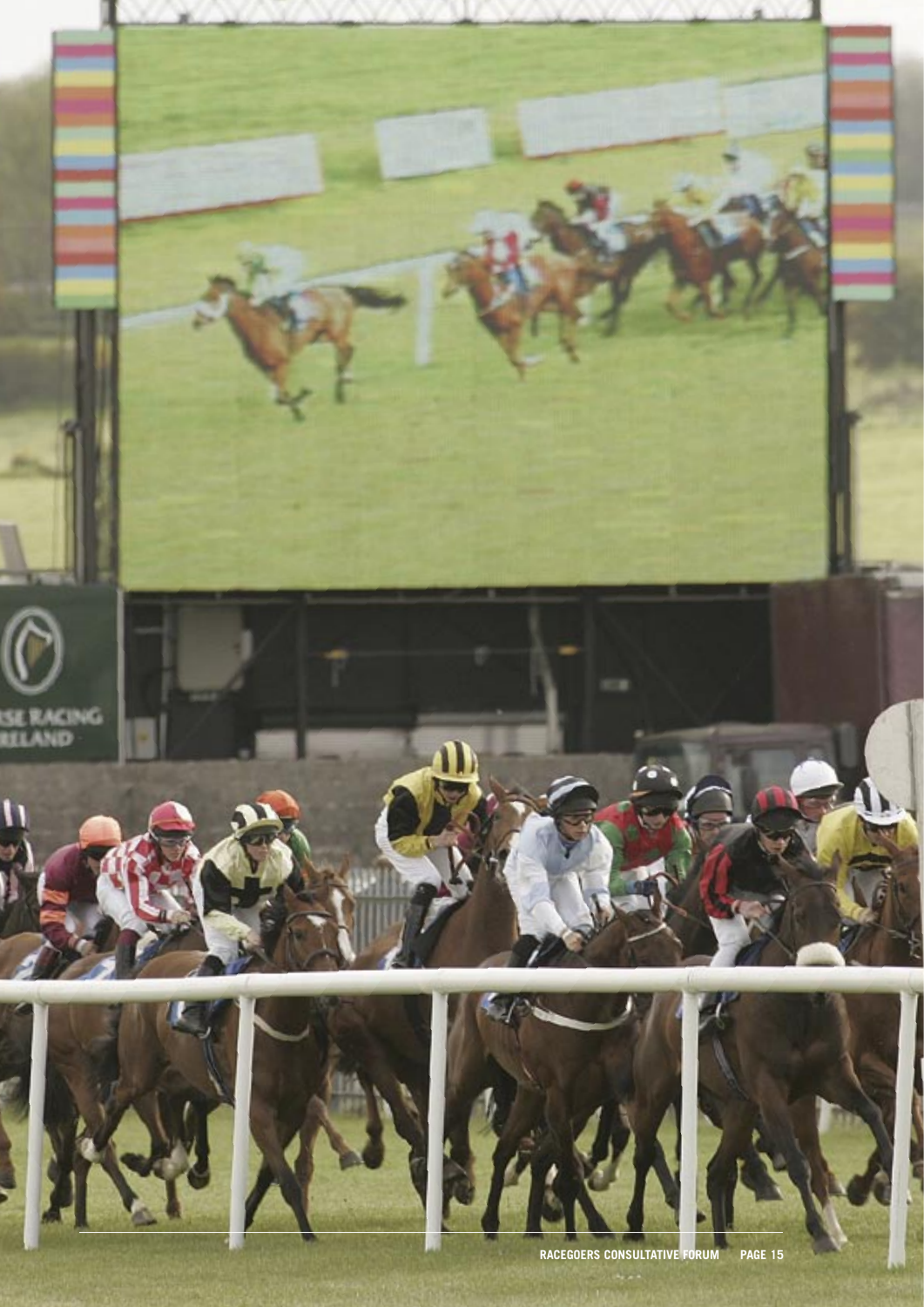for more betting-related information but the difficulty of recording a TV programme in advance was acknowledged. Suggestions for promotion of race attendance through television included eve of major events programmes, which could be marketed as "Clash of the Titans".

10.3 A number of racegoers urged the re-introduction of dedicated pages within Aertel text for each race on a racecard. It was also stressed that the time of the first race be readily available on a single Aertel page.

## OTHER MEDIA (PRESS,RADIO,WEB)

#### **COMMENTARY**

Other media did not feature prominently as topics of discussion at forums although some people raised a number of minor matters for discussion.

- 10.4 A number of racegoers found difficulty in getting racing information, particularly results via radio sports bulletins. In the few instances where such results were given, the sole information provided was a rapid listing of winners, in many cases without SPs or further detail. One suggestion for RTE sports news was that the Tote might sponsor such results and highlight the jackpot result as a "pick 4 bet" in a similar manner to the Lotto results.
- 10.5 The reduction in radio coverage of Irish racing is seen by many as a significant backward step.
- 10.6 Internet information was raised on only one occasion. The person concerned had quite positive comments concerning the content, navigation and usefulness of www.hri.ie.
- 10.7 All punters are entitled to the most up-to-date information available. In particular RCF would

stress that handicap ratings when revised be updated frequently online rather than some weeks later. Such ratings are not publically promoted either by the Turf Club or HRI. Recent publication of post race reports and performance warnings are welcome initiatives.

- 10.8 RCF would suggest that racing results be easily available by text. This was seen as particularly useful to those not having access to other information sources eg those traveling.
- 10.9 Most public meetings recognised the favourable and significant press coverage afforded to horse racing in general and again there appeared to be little, if any, contentious issues relating to this matter.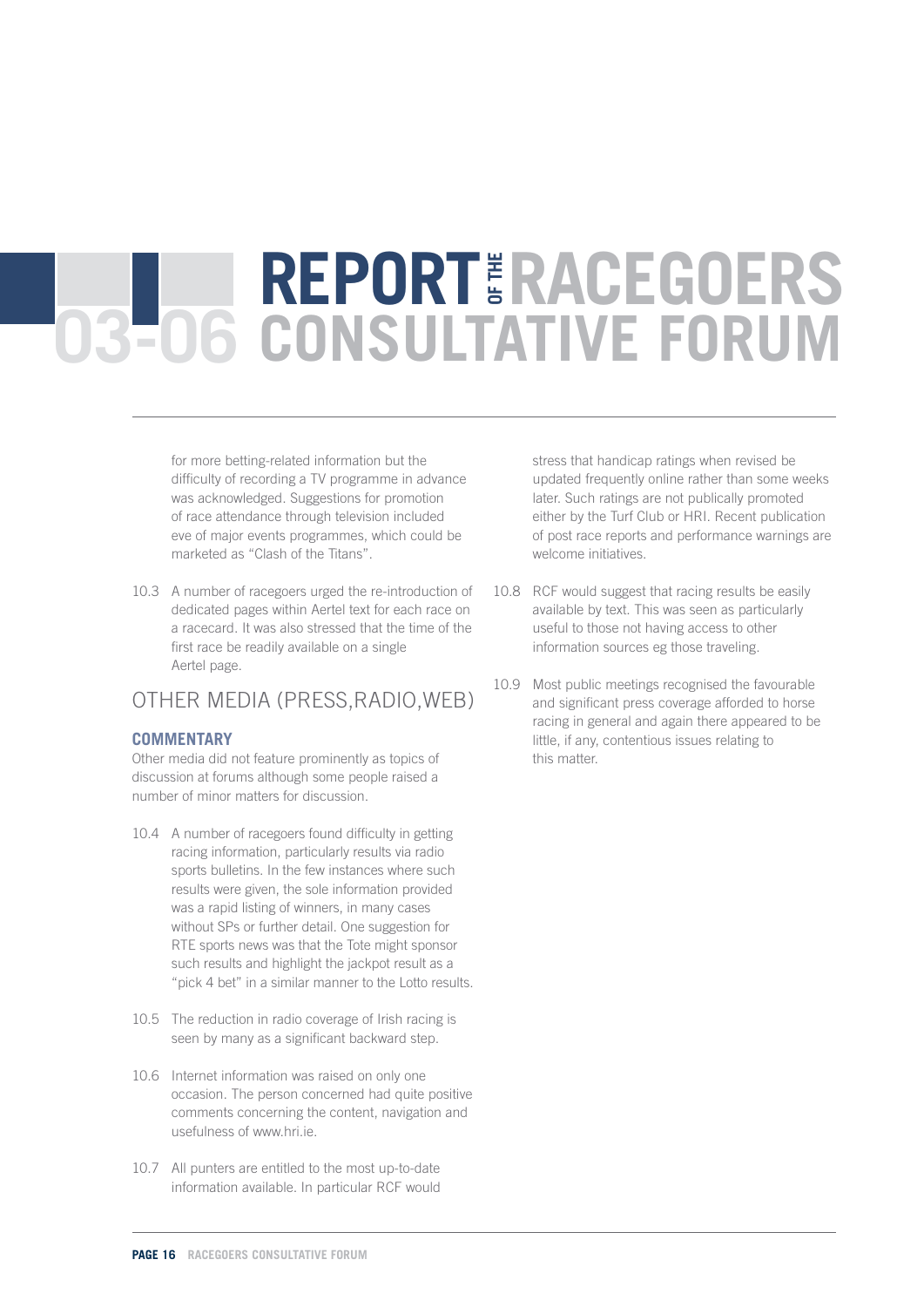## 11. Racecards

## **COMMENTARY**

The racecard acts as the principal conveyance of information for racegoers, and as such it is an integral part of the raceday experience. RCF recognise that the racecard must accommodate both the regular and occasional racegoer. Whilst it is understood that the needs of both different types of racegoers cannot be completely fulfilled in a single document, a balance between the two to satisfy both should be possible. A professional, consistent and legible publication is required. A centralised, standardised system for the preparation of racecards should be considered by HRI.

## **CONTENT / LAYOUT OF CARDS**

- 11.1 A colour format (i.e. jockeys silks) should be standard. Distinguishing caps should be declared at declaration stage and indicated on racecards.
- 11.2 At present there is not a standard format for cards. This should be addressed and RCF suggests that races 1-7 (6,8) be listed concurrently without any interspersed items. Race conditions to be separately included towards the rear of the card.
- 11.3 The following sections should be included in every racecard :
- How to read the card.
- Racecourse map with a clear simple layout of course and facilities.
- Competitions (if relevant) must not be printed on the reverse of a race page.
- Racecourses staging family racedays should consider a dedicated competition for children.
- "At a glance" pages with a complete listing of races for all Irish meetings, including a dedicated page for placepot/jackpot purposes.
- A list of future race dates, not confined to the particular course.
- A page for suggestions / comments.

### **INFORMATION**

A racecard is foremost a source of information for racegoers. However, many cards at present are lacking large amounts of relevant and useful information, particularly for regular racegoers.

- 11.4 The three most recent runs by each horse are normally given as the form guide. However, the handicap rating (where relevant) for each run is not included. This should be rectified. Also for conditions and pattern races official ratings should be included. Such figures should be adjusted for weight or alternatively the weight-for-age scale should be included with the card.
- 11.5 Times should be included on all racecards, be they faster (+) or slower (-) than a standard. Median or standard times and perhaps a record time could be included for each course / distance.
- 11.6 Other desirable information includes course / distance / ground / left or right hand going preferences.
- 11.7 Mares in foal must be clearly identified.
- 11.8 First-time blinkers, cheek-pieces or tongue-straps should also be distinguished.

## **PRICE / AVAILABILITY**

- 11.9 An upper price limit of €3 should apply to all racecards. There should be no exceptions. Indeed the number of pages of advertisements for festival meetings should lead to a reduction in their price. Racecourses might encourage sponsorship of racecards, particularly where a single organisation is sponsoring the entire card.
- 11.10 The situation whereby racecourses run out of racecards is inexcusable. This is still an occurrence at some.
- 11.11 A single black and white printed page (150g card) of all the day's races, produced by HRI, should be available without cost, as an alternative to the racecard.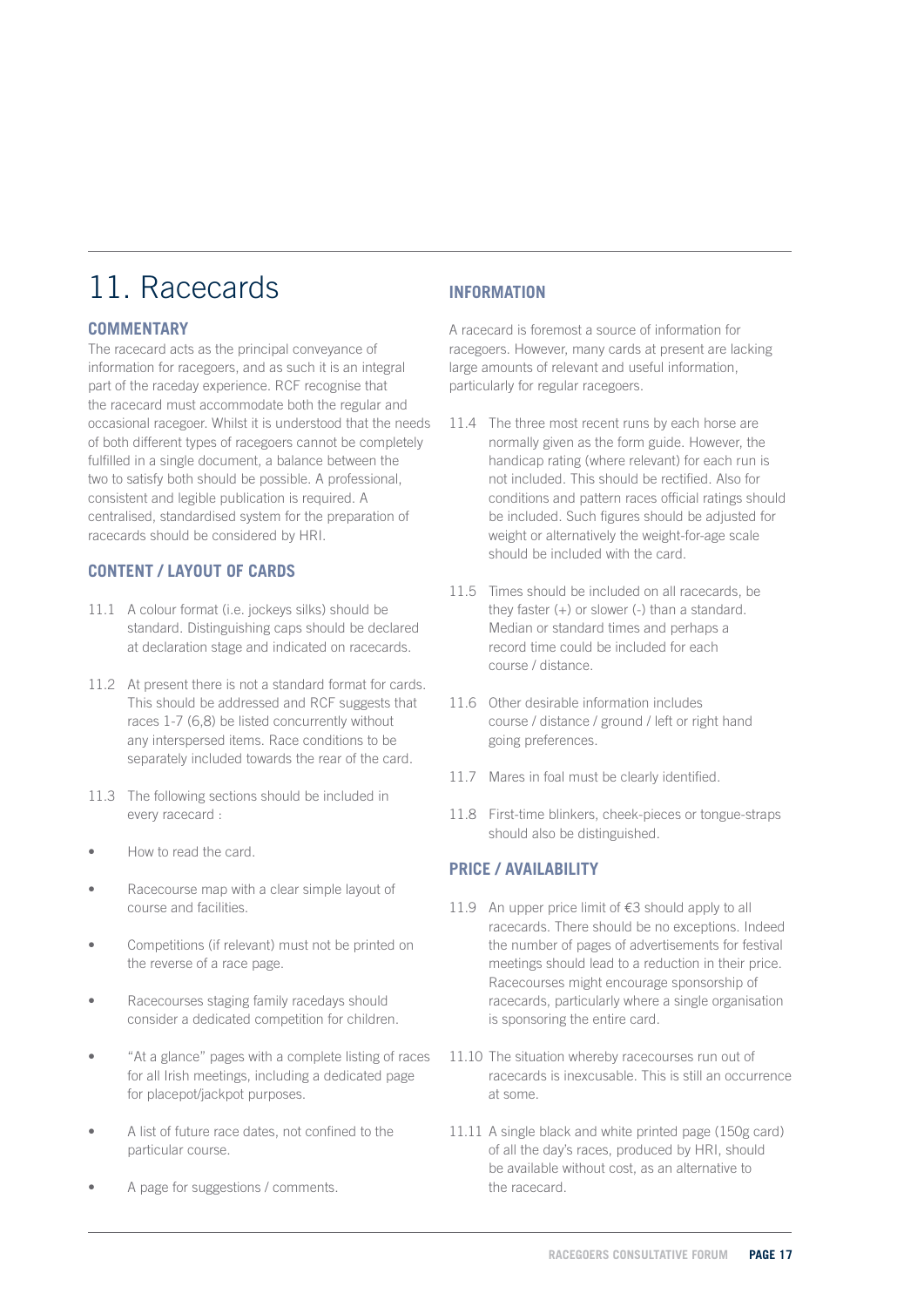## Appendix 1 HORSE & GREYHOUND RACING ACT (2001)

## **PART 2 SECTION 9**

Section 9 of the Act sets out the requirement for Horse Racing Ireland to establish a Racegoers Consultative Forum as follows:

- 1. HRI shall establish a forum to be known as the Racegoers Consultative Forum for the purposes of consultations relating to the operations of HRI in the context of developments or desired developments in the horseracing industry generally as they affect the race-goer or service or facility user.
- 2. The Forum shall consist of so many members as may be decided, from time to time, by HRI and shall include representatives of horseracegoers clubs, racecourse supporters clubs and organizations operating in the interests of racegoers or other interest groups affected by the decisions of HRI or who use the various facilities and services provided by HRI.
- 3. The Forum shall be established under such terms and conditions determined, before its establishment, by HRI, following consultations by the Minister.
- 4. The Minister may appoint two members to the Forum.
- 5. HRI shall have regard to any opinions expressed by the Forum on any matter affecting the interests represented by the Forum which may be reviewed by HRI.
- 6. HRI may publish any opinion or report of the Forum.
- 7. HRI in respect of its appointments to the Forum and the Minister in respect of his or her appointments to the Forum shall ensure, in so far as is practicable, an equitable gender balance.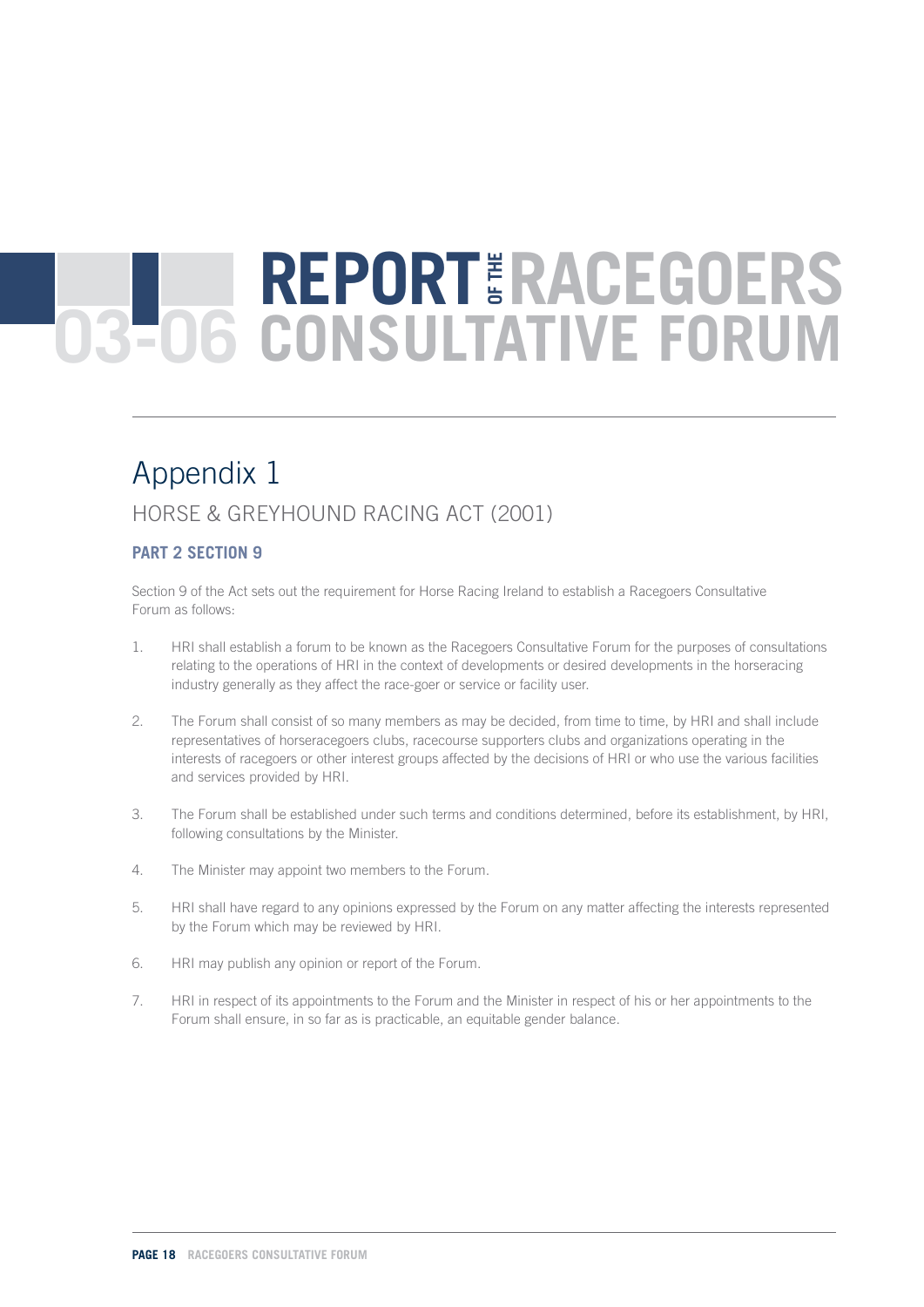**RACEGOERS CONSULTATIVE FORUM PAGE 19**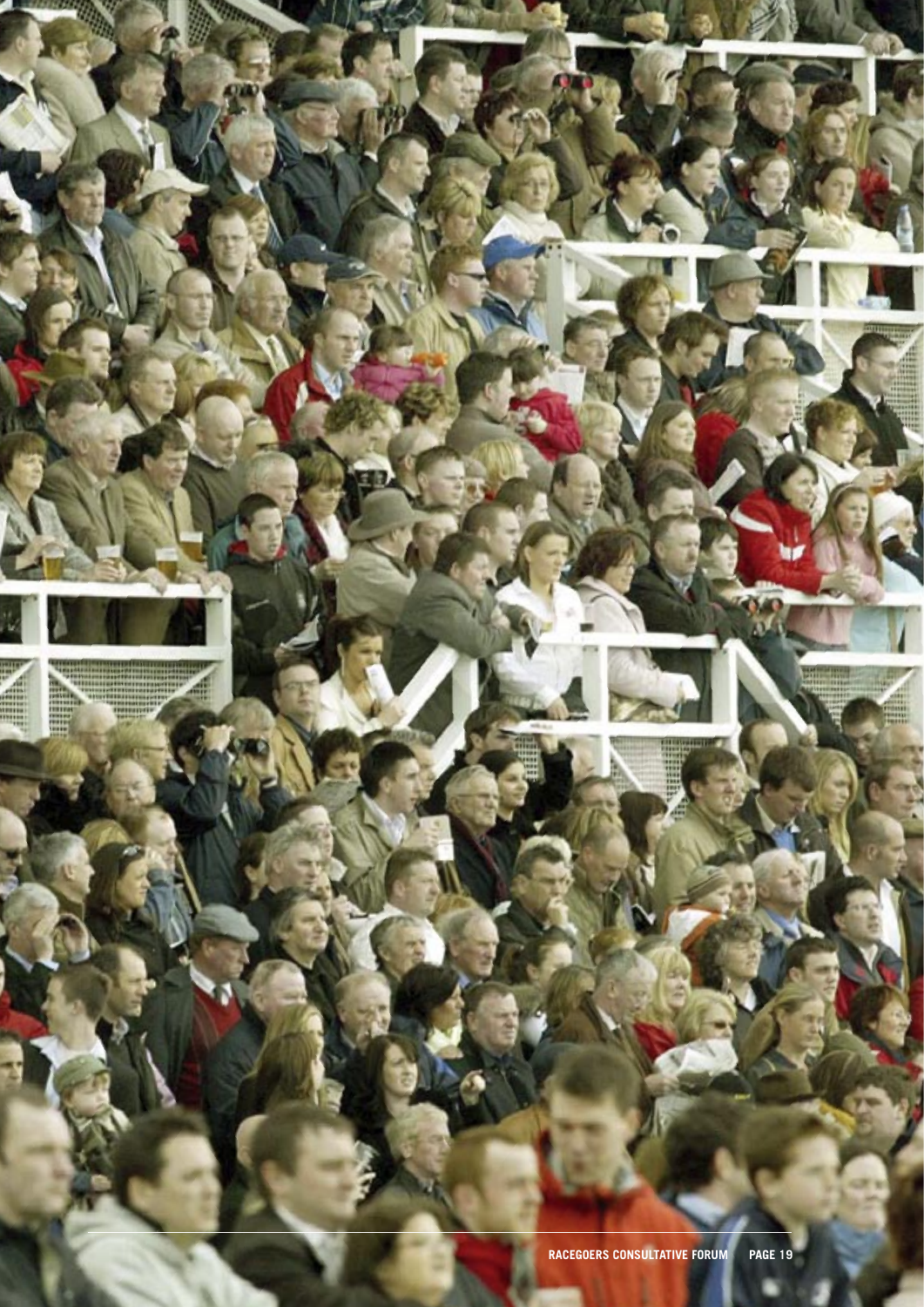## Appendix 2

RACEGOERS CONSULTATIVE FORUM MEMBERS & CONTACT DETAILS

#### **GREATER DUBLIN**

**Leopardstown, Fairyhouse, Kilbeggan, Navan, Bellewstown & Laytown.**

Ms Alice Reeves-Smyth, The Old Barracks, Donadea, Co. Kildare Phone : 087 6660804 (M), 045 869910 (H). Email : arsmyth@gofree.indigo.ie

Mr Ben Dorney, 66 Temple Gardens, Northwood, Santry, Dublin 9. Phone : 086 8529028 (M), Email : dorneyben@hotmail.com

#### **KILDARE REGION**

**The Curragh, Punchestown & Naas.**

Mr Cliff Noone, 99 Arconagh, Naas, Co. Kildare. Phone : 087 9863231 (M). Email : turfclubpress@eircom.net

Ms Gráinne Ni Chába, Kilkenny Phone : 087 0569292 (M) Email : grainnenichaba@eircom.net

Dr Declan McCormack, Tipper Road, Naas, Co. Kildare. Phone : 087 2303465 (M), 045 897277 (H). Email : declan.mccormack@dit.ie

#### **SOUTH-EAST REGION**

**Thurles, Clonmel, Tramore, Wexford & Gowran Park.**

Ms Cecily Purcell, Orwell, Ballypatrick, Clonmel, Co. Tipperary. Phone: 086 8903563 (M) Email : cecilypurcell@hotmail.com

Mr John Fleming, 29 Lwr Patrick St., Kilkenny. Email : john@fabs.ie

#### **SOUTH-WEST REGION**

**Tipperary, Limerick, Cork, Killarney, Listowel & Tralee.**

Mr Billy Loughnane, Feakle, Co. Clare. Phone : 086 2565012 (M), 065 6840288 (H). Email : loughnaneandco@eircom.net

Mr David O'Connor, Derrynane Beg, Derrynane, Caherdaniel, Co. Kerry. Phone : 087 2304374 (M). Email : info@derrynane.com

#### **NORTHERN REGION**

**Down Royal, Downpatrick & Dundalk**

Ms Siobhan Tolerton, Laurelvale Lodge, Carrowdore Road, Grey Abbey, Co. Down. Phone : 048 42788245 (H). Email: siobhan.tolerton@dardni.gov.uk

#### **WESTERN REGION**

**Galway, Ballinrobe, Sligo & Roscommon.**

Mr Tony Browne, Eyre House, 21 Eyre Square, Galway. Phone : 087 2326747 (M).

### **STUDENT REPRESENTATIVE**

Mr Faolan Sweeney, Earlspark, Ballinasloe, Co. Galway. Phone: 085 7251936 (M) Email : faolansweeney@hotmail.com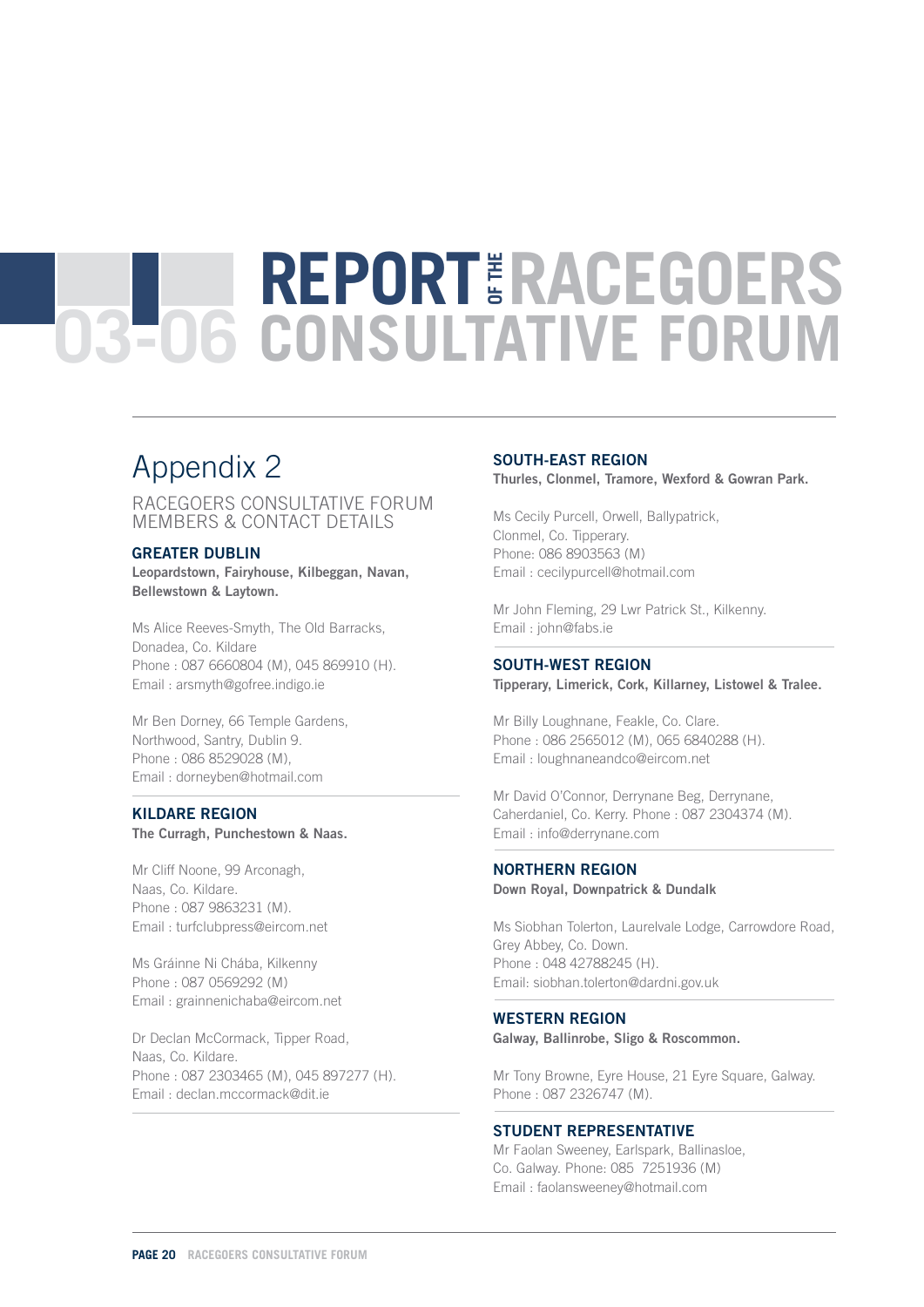

GREATER DUBLIN Ms Alice Reeves-Smyth



KILDARE REGION Ms Gráinne Ni Chába



SOUTH-EAST REGION Mr John Fleming



NORTHERN REGION Ms Siobhan Tolerton



GREATER DUBLIN Mr Ben Dorney



KILDARE REGION Dr Declan McCormack



SOUTH-WEST REGION Mr Billy Loughnane



WESTERN REGION Mr Tony Browne



KILDARE REGION Mr Cliff Noone



SOUTH-EAST REGION Ms Cecily Purcell



SOUTH-WEST REGION Mr David O'Connor



STUDENT REPRESENTITIVE Mr Faolan Sweeney